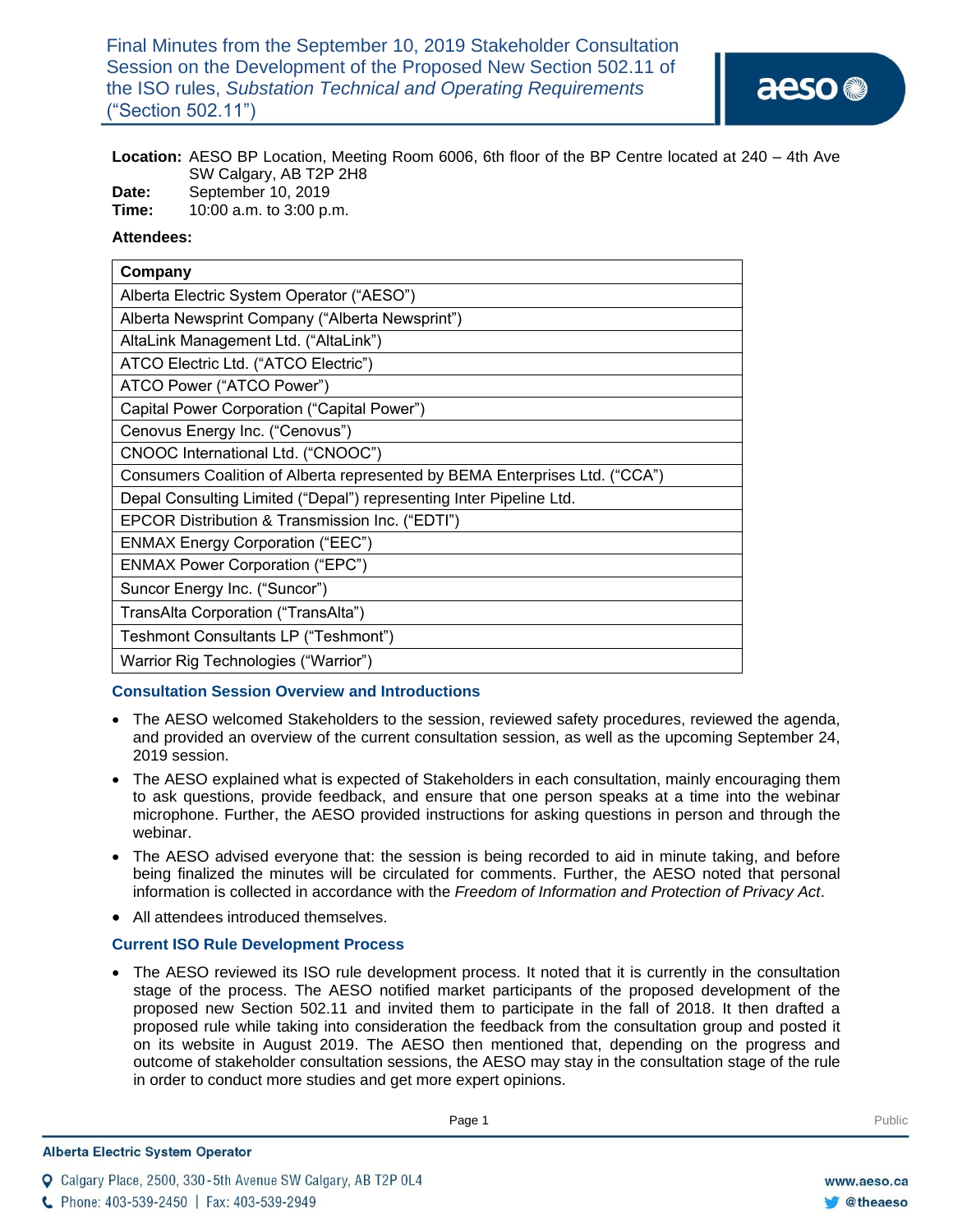

- The AESO explained that pre-AUC Rule 017, it determined a new substation rule was needed. It then formed a working group of technical experts from impacted organizations which met from August 2015 to March 2016, and material from those meetings can be found on the AESO website. The AESO also commissioned two studies: *Cold Temperature Frequency Analysis for Alberta* prepared by Custom Climate Service Inc. in 2010 and *US/Canada TFO/ISO/RTO Minimum Substation Connections Technical Requirements* prepared by CANA High Voltage Ltd. ("CHV") in 2016. Afterwards, the AESO prepared and solicited stakeholder feedback on AESO's *2016 Discussion Paper Regarding the Proposed New Substation Rule – Section 502.11 of the ISO rules*.
- Further, the AESO provided an overview of the September 2019 Stakeholder Sessions. It noted that the purpose of these sessions is to review the draft text for each requirement found in the proposed new Section 502.11.
- Throughout the session, the AESO let attendees know that it is willing to listen and see if there are requirements that need to be amended or removed. The AESO also explained to market participants that they can look at the AESO's discussion paper and see what research has been considered when drafting the proposed new Section 502.11. However, it is still willing to listen to comments and is open to discussion as the consultation sessions take place.

#### **Establishing Substation Requirements Guiding Principles**

- The AESO emphasized that the rule is still in early stages and encouraged engagement from all market participants, including the ones present at the stakeholder sessions.
- The AESO gave an overview of its guiding principles noting that the requirements of the proposed new Section 502.11 will set the minimum substation equipment functional requirements that support and promote the safe and reliable operation of the Alberta interconnected electric system ("AIES"); be measurable and collectible; be appropriate for the majority of substations that currently exist; provide sufficient maintenance and operating flexibility; be consistent with Alberta reliability standards ("ARS"), other ISO rules, applicable legislation and regulations including the Alberta Electrical Utility Code ("AEUC"); and consider substation initial and future capital and operating costs to ensure costs are optimized and balanced.
- There were discussions throughout the session about the purpose of the rule:
	- Depal asked what the problem was that started the conversation about standards and asked if the value that market participants would get out of it was worth the effort if there were cost impacts.
	- The AESO explained its intention is to establish minimum requirement, and the proposed new Section 502.11 is generally in alignment with what is on the grid and with current practice. The AESO noted that the intention is not to unnecessarily drive up cost, however, if all market participants think the costs are being driven up beyond what the AESO's calculations show, then the AESO needs to know that.
	- The CCA referred to "standards" and explained that, as a previous employee of TC Energy ("TCE"), but not on behalf of them, their preference is to build one pumping station and one electric supply station that are standardized throughout every jurisdiction. CCA noted that when TCE runs into a jurisdiction with many sets of rules, costs blow up and that TCE has to have engineers find out exactly what is needed for their kind of load, and those folks are not currently represented in this consultation. The CCA noted that it begs the question if the AESO's standardized rule allows for those types of loads to come through Alberta without being loaded up with unnecessary obligations. The CCA urged the AESO to get input from TCE as they are only interested when they build pipeline and might be outraged 5 years down the road when they build. The CCA further explained that, philosophically, rather than telling market participants how to do things, since the AESO looks after stability, let market participants know the maximum impact they can have on stability, and let people in industry make decisions and be creative about how to meet that stability rather than being too prescriptive. The CCA urged the AESO to take an outcome-based approach.
- There was a discussion about what the AESO means by measurability:
	- The CCA asked how a principle can be applied, if it cannot be measured. It further stated that, in Alberta, the kind of point-of-delivery ("POD") substations that serve load that are built in rural areas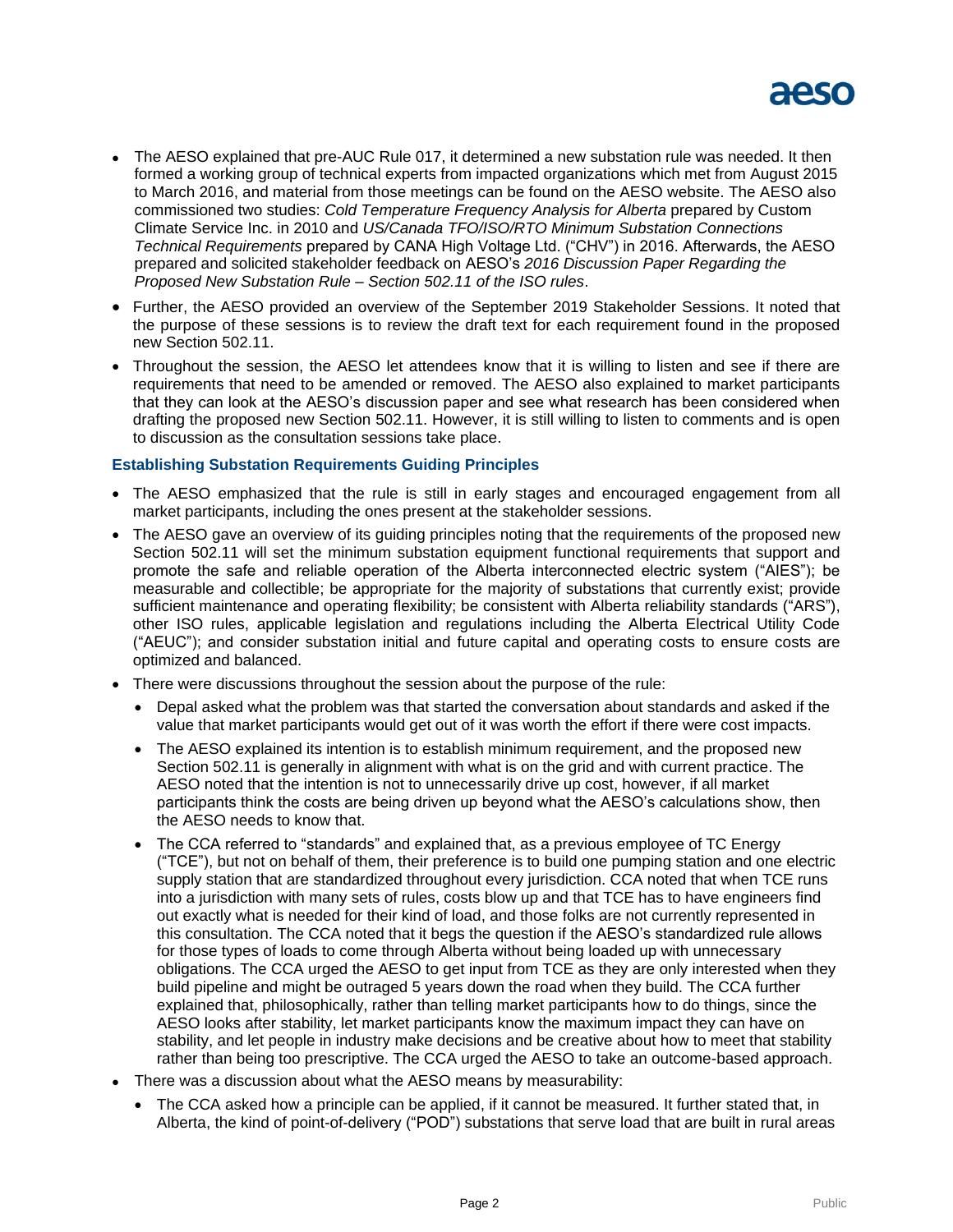

are different from the ones in urban areas with respect to the number of impacted residential customers. The CCA asked if there was the possibility of building lower cost substations in rural areas that don't need a high level of reliability because customers that require higher reliability have their own backup generation.

- The AESO noted the CCA's question around measurability and asked that attendees keep an eye out for potential measurability issues throughout the session so that the issue may be addressed on a case-by-case basis. The AESO also responded to CCA's question noting that the rule does not address rural versus urban POD substations, but it addresses absolute minimum requirements in order to build a facility in the province.
- There was a discussion about minimum substation requirements for different types of substations:
	- The CCA commented that the absolute minimum would be a lower standard than what is currently in the rule. It noted that a rural area POD substation serving a few thousand residential customers would be a very different POD substation than what would be designed for EPC. The CCA asked if the rural POD substation is used as the minimum requirement.
	- The AESO explained that the rule is flexible enough to design simple POD substations, while at the same time design large urban POD substations, and the AESO does have provision for identifying major substations that would set the bar higher.
	- Capital Power noted many of the requirements in the proposed new Section 502.11 are not minimum requirement. Minimum requirement for simple substations like aggregated generating facility collector substation ("generator substation") is lower compared to POD substations in urban areas. Capital Power explained that generator substations tend to have a lot less redundancy because they are shutdown once a year for maintenance; this differs from urban POD substations, which are not able to fully shutdown and; therefore, require redundancy. Capital Power encouraged the attendees to keep in mind that the intent of the proposed new Section 502.11 is to set minimum requirements.
	- The AESO noted this request. The AESO also noted that some generator substations have a high-side voltage of 34.5 kV and are not subjected to proposed new Section 502.11.
- There was a discussion about what is meant by "good electric industry practice":
	- The CCA further asked for clarification on what "good electric industry practice" means. Specifically, it questioned what forms good industry practice when utilities throughout the provinces as well as between the states are so different. In addition, the CCA stated that the term "good electric industry practice" is broad and it gives a range of possibilities, not a direct answer.
	- The AESO responded that part of assembling this definition includes at least recognizing what other jurisdictions are doing, and the workgroup has given us an idea of what other jurisdictions are doing while applying good judgment. The AESO considered the workgroup's recommendations and attempted to quantify this definition in specific rules. The AESO generally agreed that there is a range as opposed to a specific answer.
- There was a discussion about cost:
	- The CCA enquired if there were any talks about cost; specifically, if one of the AESO's guiding principles was to minimize cost while meeting reliability and safety requirements.
	- The AESO noted this is implied, and it is noted in the presentation; however, the AESO is willing to review this topic if further information comes out during the discussion.
	- Capital Power commented that the AESO should let the TFOs and GFOs decide their own reliability and cost consequence because it is not affecting the grid and the costs do not go to the ratepayer. Expansion follows the same process. If TFOs expand, they pay for it. Capital Power noted that it not referring to a system substation, but a generator substation, which are two different designs.

#### **Applicability**

 The AESO presented the 3 applicability alternatives and noted its preferred alternative is to "Include all substations that are directly connected to the AIES and have at least one rated voltage equal to or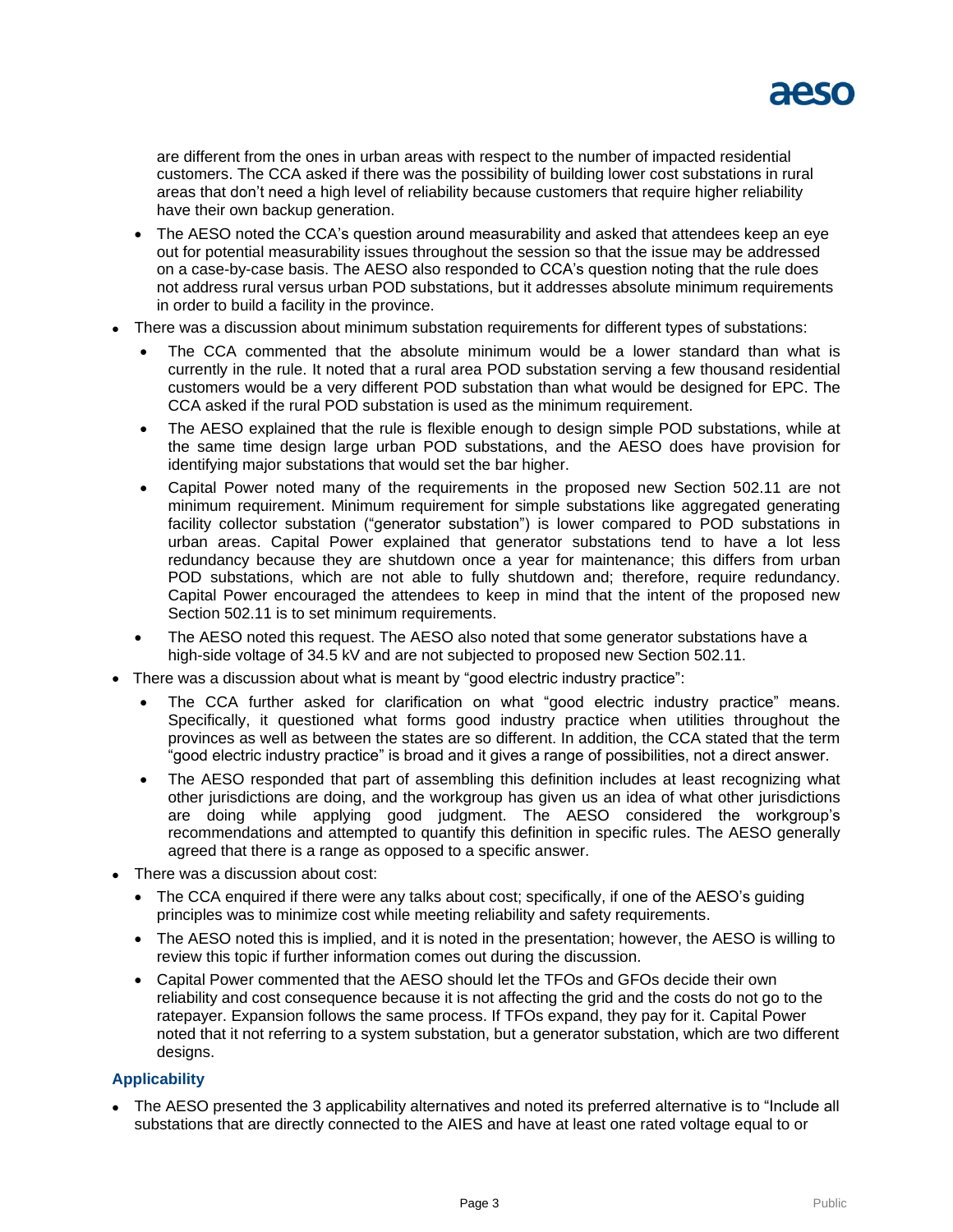

greater than 100 kV". The AESO explained its rationale behind this choice was that it: ensures consistent reliability requirements for all substations that have operating voltages above 100 kV; minimizes stranded cost; aligns with other technical rules; and considers that the AESO does not anticipate adding substations that have an operating voltage of 69 or 72 kV in the future. The AESO noted that if it does decide to add new substations to the transmission system with an operating voltage of 69 kV or 72 kV ("72 kV substations"), the requirements will be addressed in the project functional specification on a case-by-case basis.

- Discussion followed regarding the AESO's proposal to exclude 72 kV substations from the proposed new Section 502.11:
	- Capital Power asked the AESO about its decision.
	- AltaLink stated that 100 kV voltage minimum is in line with North American Electric Reliability Corporation ("NERC") standards.
	- The AESO confirmed that at this point in time it does not plan to include 72 kV substations. The AESO also noted that if the AESO is aware that there is a plan to convert a 72 kV substation to 138 kV in the future, it might very well ask that the proposed substation be designed and built to accommodate 138 kV in the first place. This would all be on a project-by-project basis.
- There was a discussion about whether the substation voltage applicability was based on the rated or operating voltage of the equipment:
	- Capital Power gave the example of a 72 kV substation that contained 100 kV rated equipment.
	- The AESO explained that the proposed new Section 502.11 is based on the operating voltage of the substation, so in Capital Power's example, the proposed new Section 502.11 would not apply.
- There was discussion about what it means to be "directly connected" to the AIES:
	- Capital Power wanted clarification on what it means to be "directly connected" to the AIES and stated its opinion that its generator substations are indirectly connected, not directly connected, to the AIES, and as a result, in its opinion, the proposed new Section 502.11 should not apply to its generator substations.
	- The AESO explained that if you are synchronized to the grid, you are directly connected and reviewed the definition of AIES in AESO's *Consolidated Authoritative Document Glossary* ("CADG"), which includes all transmission and distribution systems. The AESO further explained that this means that if a market participant is a part of or is connected to the transmission or distribution system than it is directly connected to the AIES.
- There was a discussion regarding the AESO's decision to not align with NERC's Bulk Electric System ("BES") definition:
	- Specifically, AltaLink wanted clarification on why the proposed new Section 502.11 applicability does not align with the NERC's BES definition. AltaLink stated its opinion that the proposed new Section 502.11 should apply only to substations that would be classified as BES by NERC or would be classified as BES substations in the future because all the radially-connected substations and all individual POD substations are excluded by NERC.
	- The AESO explained that when it adopts NERC standards, consideration is given to what is needed in Alberta in terms of the applicability and technical requirements.
	- AltaLink stated its opinion that the purpose of the proposed new Section 502.11 is to ensure system reliability, not individual load customer reliability; therefore, the proposed new Section 502.11 should only be applicable to system or networked substations because they are the only substations that impact the overall reliability of the system.
	- TransAlta commented on the applicability of using the NERC's BES definition, which is a consistent threshold across North America and puts a threshold on generation. TransAlta also expressed its opinion that there is probably not enough benefit to include facilities that are not BES.
- There was a discussion about the rationale put forward by the AESO, that applying the proposed new Section 502.11 will minimize stranded costs when substation expansion is needed in the future: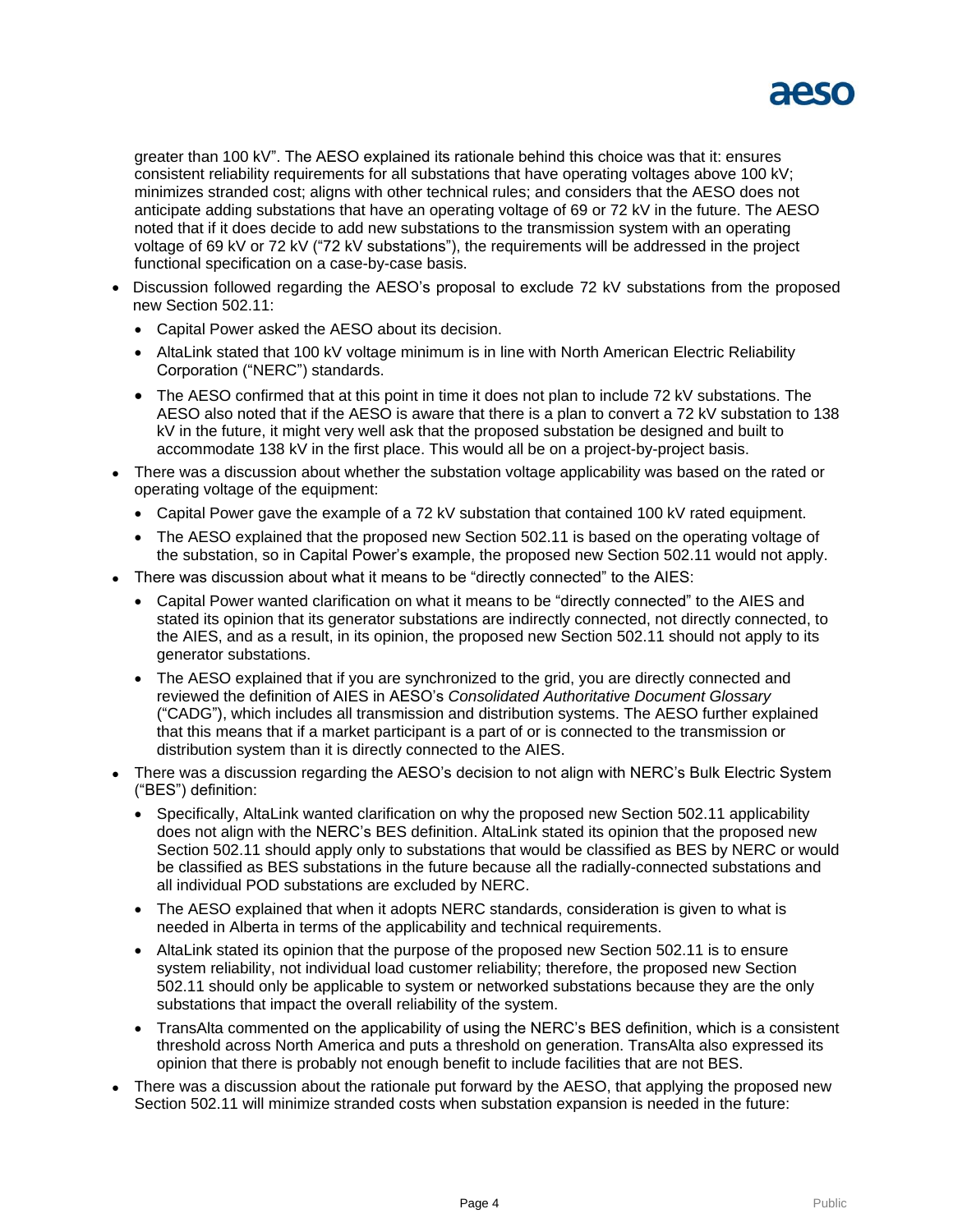

- AltaLink asked why the AESO would impose all the proposed new Section 502.11 requirements on all substations at time of initial construction when the requirements can be planned for and implemented in the future. AltaLink gave an example of a new substation that does not meet the applicability criteria when first constructed, but that the AESO plans to upgrade it to a substation that would meet the applicability criteria in 20 years. AltaLink asked, in this example, why the AESO would apply the proposed new Section 502.11 that far in advance.
- The AESO explained that there is the potential that a substation may become a system substation in the future and that establishing minimum requirements ensures that substations are expandable and able to meet the proposed new Section 502.11 system substation requirements. The AESO also noted that one possible consequence of not planning in advance of need could be that a substation is not expandable, which would result in a new substation being built beside the existing one in the 10-15 year time frame.
- Capital Power asked if a generator substation could become a system substation in the future. If so, a lot of designing needs to be taken into account.
- The AESO explained that if the difference between system and generator substations can be differentiated in advance, then that would be ideal. The facilities are there for a very long time, and the AESO believes it is driving incremental costs up front in order to have flexibility in the future.
- The AESO requested that attendees flag instances where they feel the proposed new Section 502.11 requirements will increase costs as the presentation moves along.
	- The CCA noted that it needs a better understanding of the same issue. When there is a choice between Alternative 1 (i.e., include all substations with voltages greater than 100 kV) and Alternative 2 (i.e., include only substations that meet the definition of BES), the AESO should try to figure out what are the implications in and out of this rule being applied. The CCA noted that it looks like there is a cost implication and asked, in those instances, how the AESO picks between Alternative 1 and 2, assuming 2 is broader and affects system reliability as opposed to individual customer reliability. Also, the CCA asked if, in making its decision, the AESO analyzed the cost difference between Alternative 1 and Alternative 2.
- The AESO presented rationale on choosing its connection configuration alternative, Alternative 1, of including all radially-connected substations. This includes: ensures consistent reliability requirements among all substations in Alberta; optimizes future capital and operating costs, and compared to the other alternatives it was expected to have a minimal cost.
- There was a discussion regarding the inclusion of radially-connected substations:
	- AltaLink asked why, if the plan is to make the substation connection configuration a radial connection, the proposed new Section 502.11 would apply to it.
	- TransAlta asked what the minimum requirement from a reliability perspective was if radially connected and POD substations were excluded.
	- AltaLink commented that the NERC BES definition refers to radial connections not POD substations, and that there is a difference between the two. AltaLink further commented that excluding radially-connected substations frees up, from a cost perspective, the radially-connected substation owner to do whatever they want to do, because there is no rule for them to apply to, unless the AESO determines that its plans include turning the substation into a system substation. AltaLink further explained that, in that situation, the AESO could provide requirements that the substation would need to meet in the future.
	- The AESO explained that there is a potential that at some point in time its connection configuration will change from a radial connection be an in/out connection, so the minimum requirements are being established such that the reliability would be there to accommodate that.
- There was a discussion regarding the impact of the AESO's decision on applicability:
	- AltaLink stated its opinion that the applicability needs to be agreed upon before further consultation takes place because the AESO appears to be trying to set requirements to two different categories, which will result in lots of resistance and the actual requirements will get lost.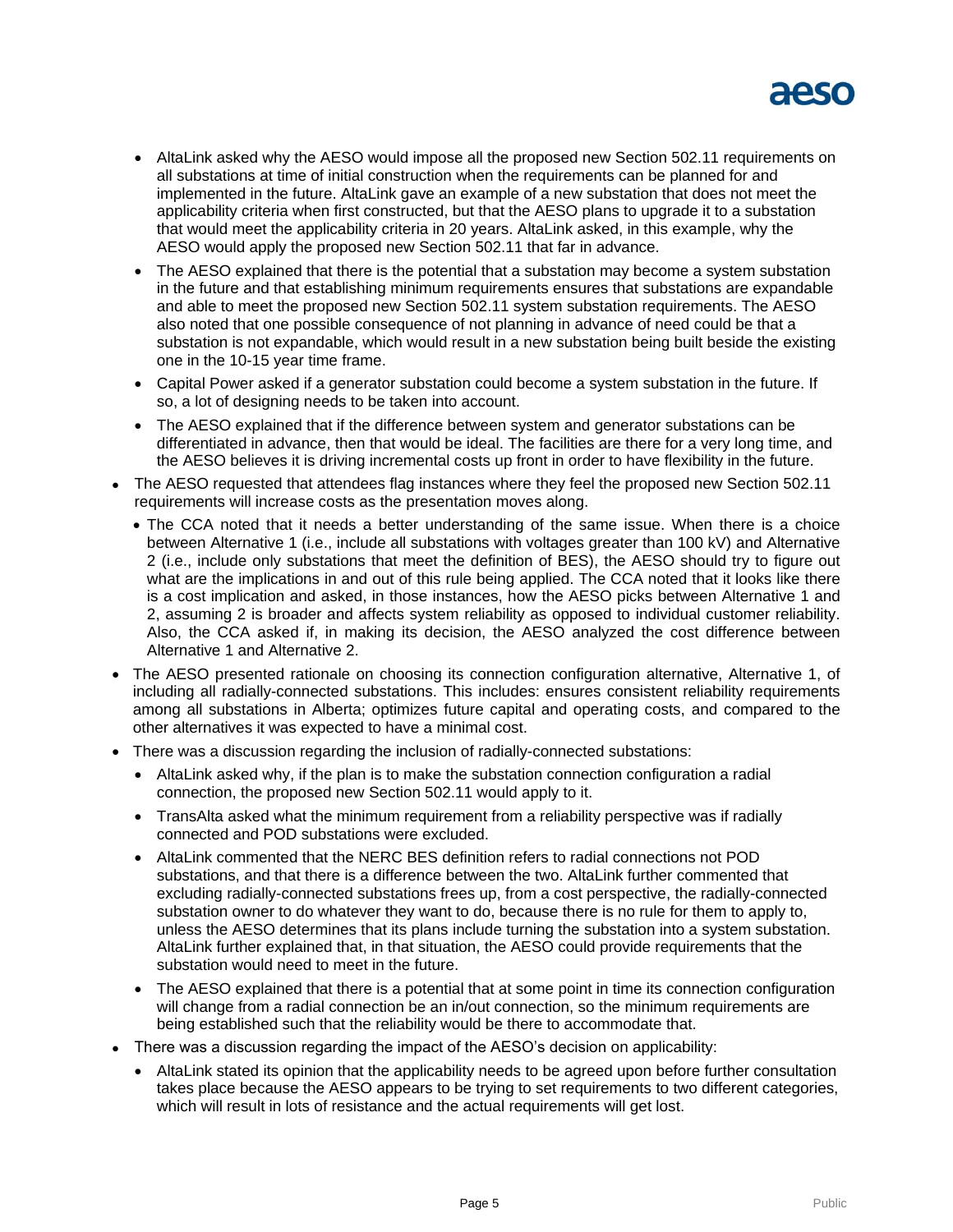

AltaLink also stated that if the proposed new Section 502.11 truly applies to system substation, then minimum requirements are good because they are required for system coordination and planning.

- The AESO also presented the expected difference in cost between a substation being included and excluding from the specific rule requirements based on its understanding of what is common industry design practice. This included subsection 11(8) main bus ampacity, subsection 13(2) battery capacity, and subsection 15(3) breaker operating cycles of the proposed new Section 502.11.
- There was a discussion specifically around subsection 11(8) main bus ampacity:
	- Capital Power questioned the AESO's requirement for a 1200 ampere ("A") main bus, when there are some substations that only need 600 A with future expansion considered, noting that the life of a substation is 30 years and that 1200 A may not be needed in the substation's life span. Capital Power also questioned the value of the AESO getting into these detailed designs. Capital Power also mentioned that if a substation does expand and a 1200 A main bus is required in the future then the substation owner could upgrade the main bus at that time rather than spending all the money up front.
	- Capital Power further provided an example that if it builds one generator substation with phase 1 and phase 2, that substation would require a main bus of under 600 A on a 138 kV system, now if Capital Power is forced to build a 1200 A main bus, that it will impact the support system, foundation, and structures required, which will result in extra costs.
	- The AESO gave some background information. It noted that it has been struggling with the level of detail to put in the proposed new Section 502.11. The AESO further explained that the 1200 A requirement does not apply to substations that have a slack "bus" rather than a "main bus".
	- Capital Power commented that things such as 1200 A for main bus in a substation are more applicable to TFOs than generators. So, as the rest of the section is explored, attention should be paid to that, and potentially exclude radially-connected substations.
- There was a discussion specifically about subsection 13(2) battery capacity:
	- The AESO noted that with respect to the batteries, it would need confirmation from its operations team, but to their knowledge all substations right now are designed for 8 hours. If the AESO starts allowing 4 hours on the transmission system, then there may be operational issue from its side if a blackout occurs. The AESO further noted that there is an appropriate minimum level such that the grid can be operated, and customers can be restored.
	- Capital Power noted that it already uses double batteries.
- There was a discussion specifically around subsection 15(3) breaker operating cycles:
	- The AESO noted it holds accountability for running system stability studies, so the AESO requires some certainty regarding clearing times, particularly on the major system lines, but the AESO does not specify total clearing times.
	- The AESO confirmed with market participants that the 3 cycle 138/144 kV circuit breakers are a non-issue; however, 3 cycles for 240 kV can be an issue.
	- Capital Power noted that it is hard to get a 138 kV breaker that operates slower than 3 cycles and asked the AESO why it would bother to make it a rule requirement.
- There was a discussion around the need for a breaker, required in subsection 15(3):
	- The AESO explained that the need for a breaker is driven from other places such as Section 502.3 of the ISO rules, *Interconnected Electric System Protection Requirements* ("Section 502.3"), and that the need for the breaker is to isolate faults and whether it is at the substation or at the remote end of the line can be addressed in a project functional specification.
	- AltaLink noted that Section 502.3 has many exceptions, and stated that its understanding was that the proposed new Section 502.11 would not have exceptions.
- There was a question regarding whether the proposed new Section 502.11 applied to generator substations.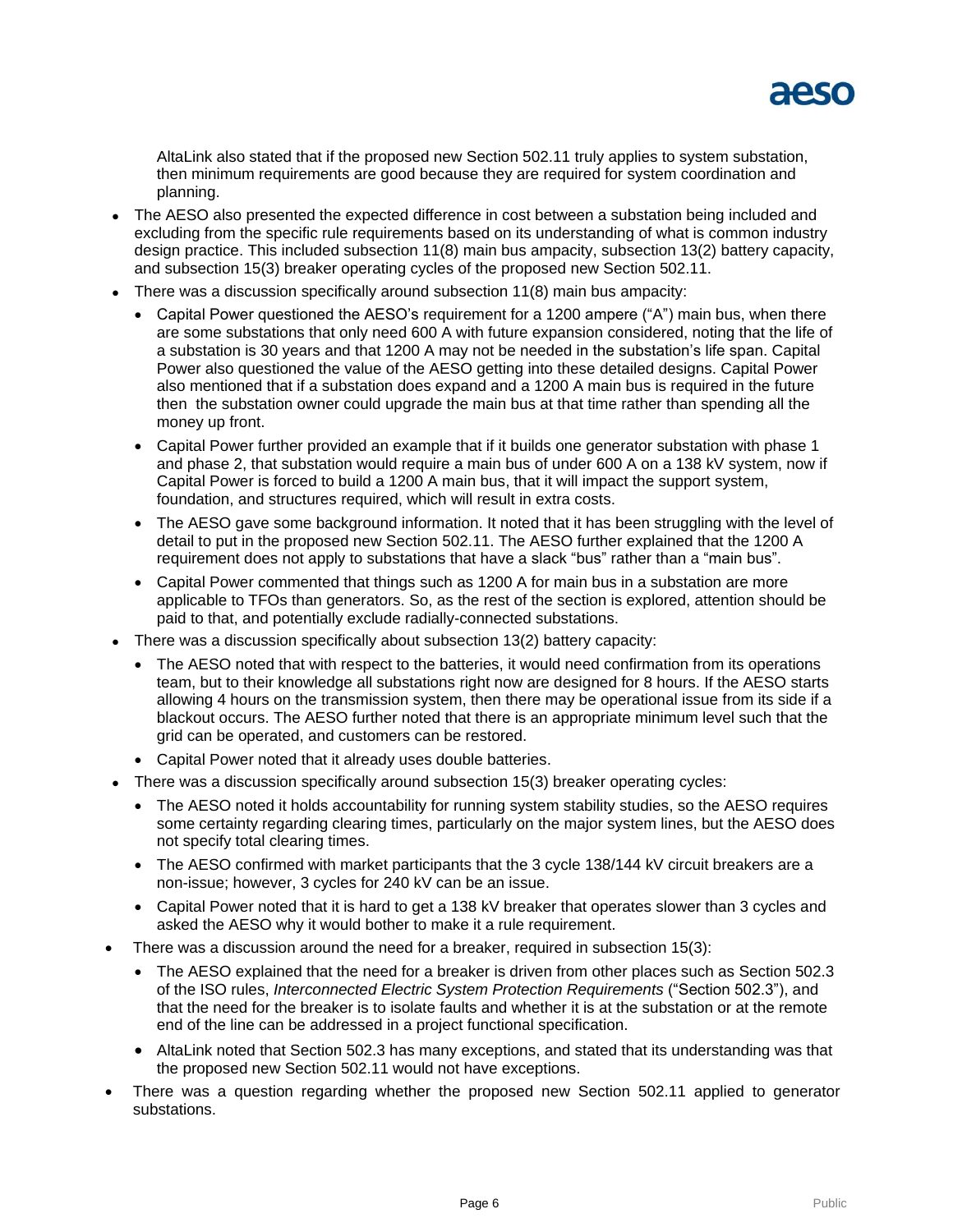

- Specifically, TransAlta noted that the rule requirements often refer to the "legal owner of transmission facility" and asked if the rule applied to generator owners. If TransAlta is a TFO, then it has to be paid, and it will recover from the consumer. If TransAlta is made a TFO, then it should be getting a rate-based recovery on that.
- Capital Power further commented that if generator substations are used as inter-system substation, then generators should get reimbursed. However, Capital Power has not yet seen a situation like this because their substations are built very compactly.
- The AESO stated that all substations are transmission facilities and; therefore, the rule would apply to all legal owners of substations that have an operating voltage of 138 kV or higher.

(**NOTE:** The AESO would like to point out that, as indicated in the *Electric Utilities Act* and the AESO CADG, substations that form part of a generating unit or an aggregated generating facility are not considered transmission facilities. The intention of the proposed new Section 502.11 is to set minimum requirements for all substations that are part of, or directly connected to, the AIES regardless of whether or not the substation is part of a generation facility or a transmission facility. The AESO is currently reviewing the current draft the proposed new Section 502.11 to determine any changes that are required to capture this intent.)

- There was a discussion around the level of detail in the proposed new Section 502.11:
	- EPC noted that it understands concerns around the proposed new Section 502.11 being detailed, but from a planning perspective, EPC is in favour of the proposed new rule because the rule gives it certainty about the AESO's requirements. EPC explained that this allows it to determine project costs early in the project life. EPC stated that it currently has projects in stage 1 and 2 of the AESO's Connection Process and the AESO is asking it for detailed project cost estimates prior to the project functional specification being issued. It noted that it is helpful to have an agreed upon base substation requirement level and that it could eliminate years of back and forth on discussions on preliminary design decisions and related costs.
- There was general discussion regarding the AESO's list of requirements:
	- The CCA asked, if the rule is required for just 3 subsection changes for radial substations that have cost implications, whether it would be more appropriate to have the requirements outlined in the project functional specification or direction letter.
	- AltaLink commented that there are other proposed new Section 502.11 requirements that would add cost, including the direct strike protection, insulation coordination, lightning protection, and breaker operation requirements. AltaLink agreed that if the AESO is looking to expand a substation or make it a system substation in the future, then AltaLink agrees with these costs because it is significantly easier to build to the requirements at initial construction than to do it at a later date.
	- The CCA stated that it is getting persuaded that there are other proposed new Section 502.11 rule requirements that will drive up cost other than the 3 subsections presented. The CCA explained that the other possibility is that the proposed new Section 502.11 will drive costs down because some of the things that are being added are going to lower the required substation standard, which will allow the CCA to challenge the utility for overspending. The CCA stated that it is assuming that the vast majority of the proposed new Section 502.11 will drive costs up.
	- The CCA noted that there has to be an option here that if, in 20 plus years, more life is needed, for example 8-hour batteries instead of 4, that the batteries can be changed instead of building a new substation. The CCA commented that the same applies to circuit switchers and breakers: it is not customary to change these things in advance and that when the arithmetic is run on extra cost of pre-building facilities; it is driving an extra cost into the system. The CCA further commented that, in order to be persuaded, the CCA requested a real example or something in the rule that causes market participants to construct a whole new substation. The CCA is of the opinion that deferring things as much as possible with a reasonable future snapshot is the way to go.
	- The AESO explained that if the requirements for 8-hours batteries, breaker operating times, and the potential for a bus ampacity rating, are excluded, the AESO can choose to address same in the functional specification.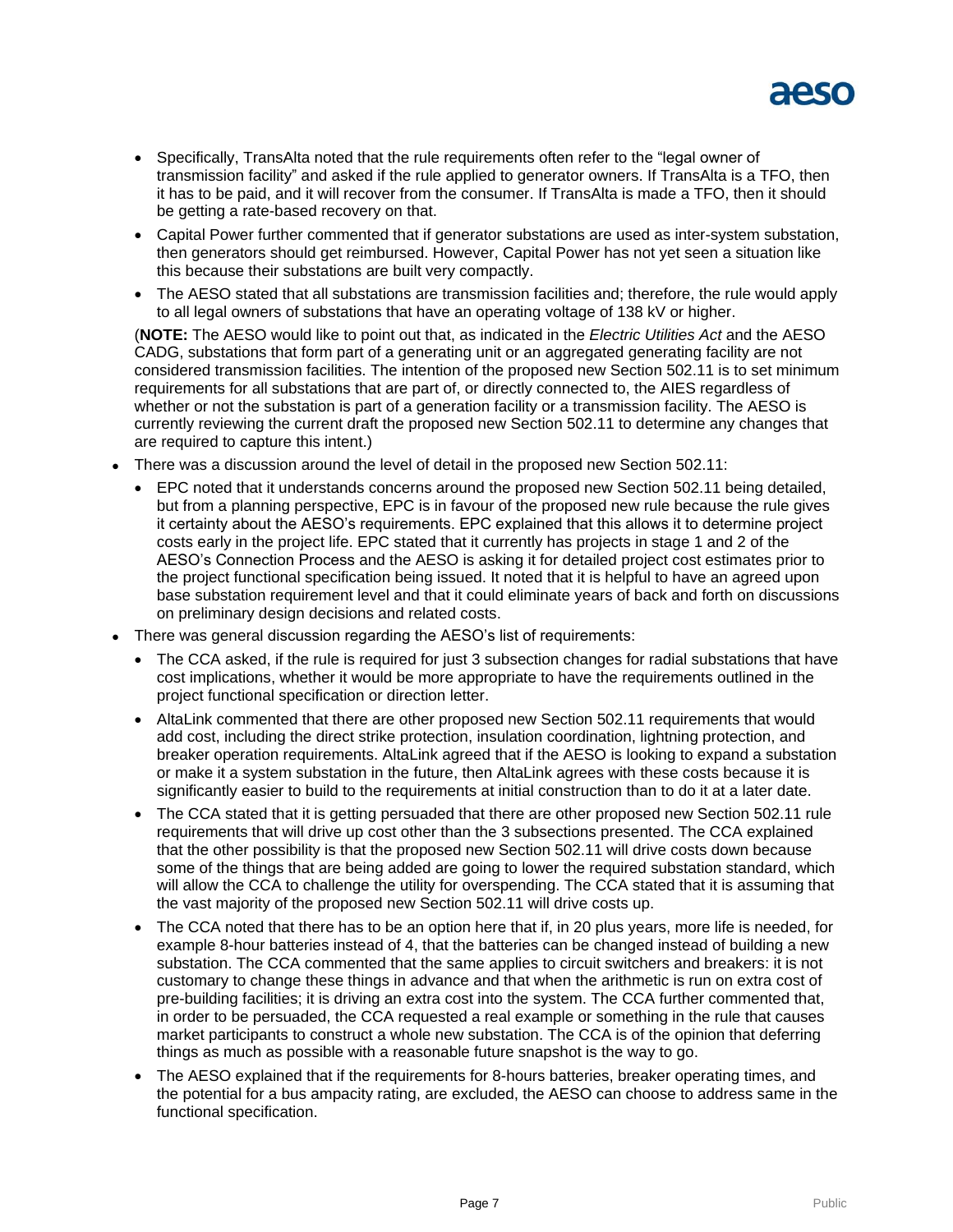

- The AESO noted that the purpose of consultation is to determine if there are more than 3 subsections that have cost implications. The AESO further explained that cost savings come in to play in situations where a new substation is required because the existing substation, that does not meet the proposed new Section 502.11 rule requirements, cannot be expanded to accommodate load growth.
- There was a discussion on the impact of the proposed new Section 502.11 on industrial system designations ("ISD"):
	- Suncor commented that ISDs have different voltage classes: while ISDs have a 144 kV system that feeds loads only, substations can typically have 7-8 power transformers and one system transformer.
	- Suncor asked if it was relevant to include all of the ISD transformers in the applicability, even though they supply a load that is much less than 1200 A, such as a 34.5 kV substation.
	- The AESO confirmed that if a new facility is being built at 144 kV, then this would apply. However, the AESO stated that it would take Suncor's question away.

#### **New and Existing Substation Facilities**

- The AESO presented its alternatives and rationale regarding how to apply the proposed new Section 502.11 rule requirements to new and existing facilities. It explained that it chose to include new substations and all new equipment that is part of a substantial substation upgrade or modification because this ensures the safe and reliable operation of the AIES without requiring existing facilities to upgrade unnecessarily; and ensures equal treatment of all substation owners. The AESO further explained the substantial upgrades and modifications that would be part of this alternative, as well as the ones that would be beyond the scope. The AESO explained that this rule does not apply for likefor-like replacements; for those projects, the market participant would be expected to restore the facility to the standards to which it was originally designed. The AESO gave an example of a like-forlike replacement as a piece of equipment that failed.
- Further, the AESO explained that including all existing and new substations would be too expensive and the costs would outweigh the benefits, so it does not intend to apply the proposed new Section 502.11 retroactively. The AESO further explained that this choice generally aligns with the AESO's practice over the past 15 years in which only new facilities are covered in a functional specification document.
- The AESO also noted that new facilities are straightforward when developing a rule and that the challenge is determining how the proposed new Section 502.11 rule requirements should apply to existing facilities, which is managed through project functional specifications.
- There was a discussion, with specific examples, regarding how the proposed new Section 502.11 would apply:
	- The CCA provided the example of a project where a new circuit and circuit breaker were being added to an existing bus with an empty bay. The CCA noted that the breaker would be set to the new standard, and asked if the existing bus would be required to meet the proposed new Section 502.11 rule requirement.
	- The AESO explained it would not automatically require the existing bus to meet the proposed new Section 502.11; however, if the TFO identifies something substandard, the AESO would engage in discussions and sort it out.
	- Depal requested clarification regarding how the proposed new Section 502.11 would impact circuit breaker addition projects. Specifically, Depal asked if the AESO will make facility owners redesign the whole substation. Depal also requested clarification regarding whether or not the standard mentioned is clear in the proposed new Section 502.11.
	- The AESO confirmed that for a new substation this rule will be applied, whereas for existing substations some judgment needs to be used between the AESO and the TFOs. The AESO clarified that the purpose of the alternatives presented is to show market participants how it generally anticipates applying subsection 2(3) and confirmed that it is not set in stone. The AESO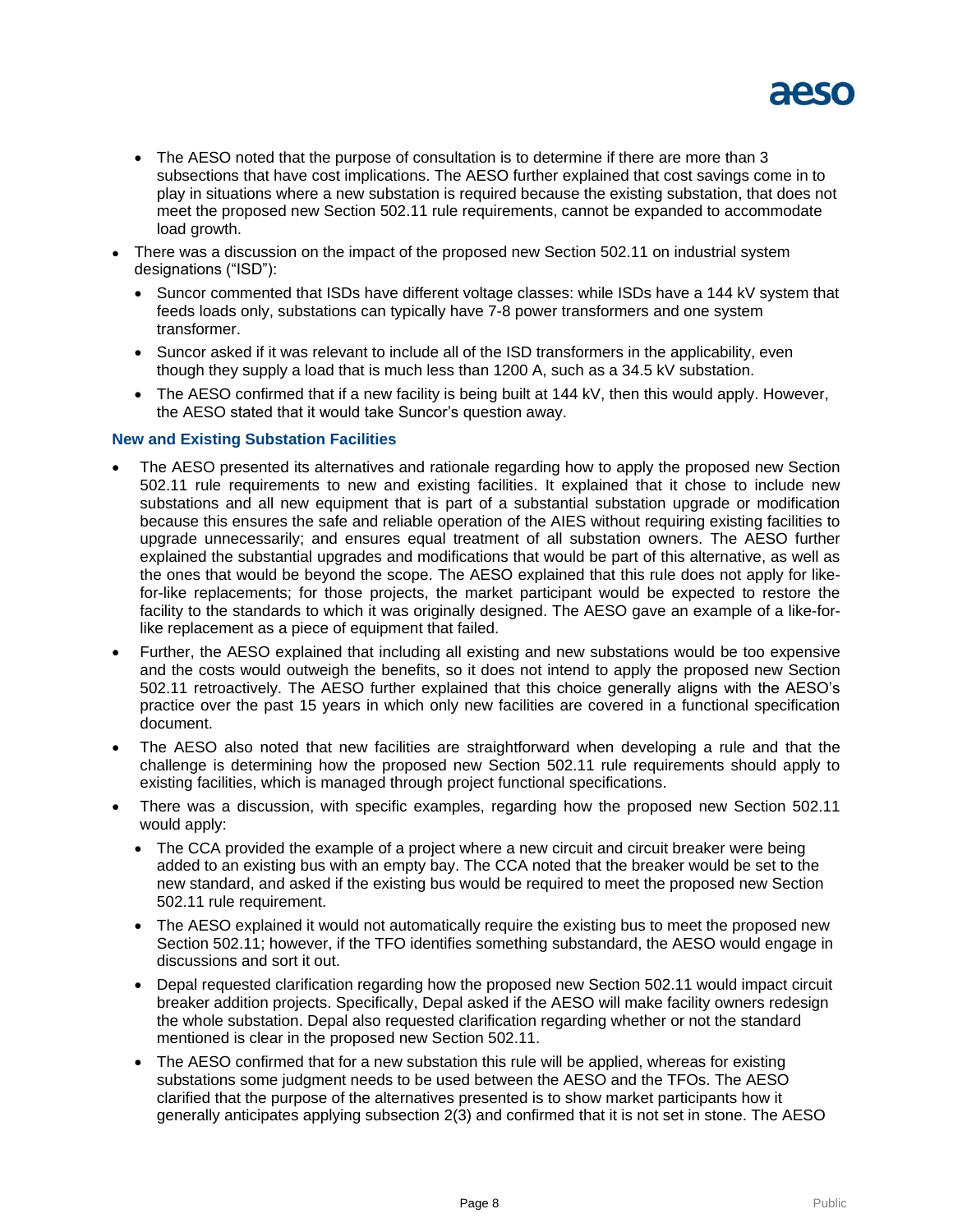

further confirmed that on every project concerning existing facilities, it will work with the TFO and issue a project functional specification.

- TransAlta gave the example of a project that involved adding an additional battery and a feeder to connect the battery to a bus in the substation. TransAlta asked how the proposed new Section 502.11 would apply to the project, and whether the project would trigger the need for a reliability assessment that could potentially result in a review of the whole substation.
- The AESO explained that if the project TransAlta was referring to was a capital project, the AESO would issue a project functional specification to identify what needs to be updated and, if the AESO identified that the substation as presently built has reliability concerns, it does have the right to direct that the whole substation be upgraded.
- There was a discussion regarding the term "system element":
	- AltaLink suggested that the AESO consider using the term "transmission element" in the proposed new Section 502.11 because it is a defined term and, with substation upgrades and modifications, "transmission elements" are what is being replaced.
	- The AESO noted this suggestion.

[Note: the AESO assumes that AltaLink was referring to the term "system element" which is defined in the AESO's CADG.]

- There was a discussion regarding the potential for overlapping system element requirements:
	- AltaLink noted that substations are different than other transmission facilities. As a result, the issues AltaLink sees going forward are related to standards being applied to different parts of the substation. The substation owner may not know, regulatory-wise, which rule applies first and supersedes the rest.
	- The AESO noted AltaLink's concern. The AESO explained that it does require TFOs to sign off that they have met the requirements in the project functional specification. That is generally how the AESO manages the compliance aspect of substations; however, beyond that at some point in the future, there will be multiple system elements within the substation with different versions of a rule applied to it.
- There was a discussion regarding situations where, due to a substation upgrade, a substation either gets pulled into the applicability for the proposed new Section 502.11 or becomes a system substation.
	- Specifically, AltaLink suggested that these are possible situations that could occur.
	- The AESO noted that it may choose not to require that the entire substation is brought up to the current standard even if it became a system substation.

#### **Functional Specification**

- The AESO reviewed their process and explained that it will continue to prepare and approve project functional specifications that will include project-specific requirements because it will continue to be used to inform owners of substations of project-specific technical requirements. Further, the AESO will continue to manage substations that have an operating voltage less than or equal to 72 kV with project-specific functional specification documents containing project-specific requirements.
- The AESO also noted that its proposed new Section 103.14, *Waiver and Variance* ("Waivers and Variances rule") is due to be filed with the Commission the week of September 9, 2019.
- There was a discussion regarding the impact of the proposed new Section 502.11 on project functional specifications:
	- AltaLink asked if the project functional specification would become more of a requirement rather than a guideline now than the proposed new Section 502.11 will cover substation requirements. It explained that the requirements of the equipment are fine; however, it takes issue with the project functional specification outlining the number and layout of the substation equipment. AltaLink prefers to have the AESO provide guidelines and be given the flexibility to decide on a design as opposed to being locked into a design that cannot be changed. AltaLink mentions that TFOs are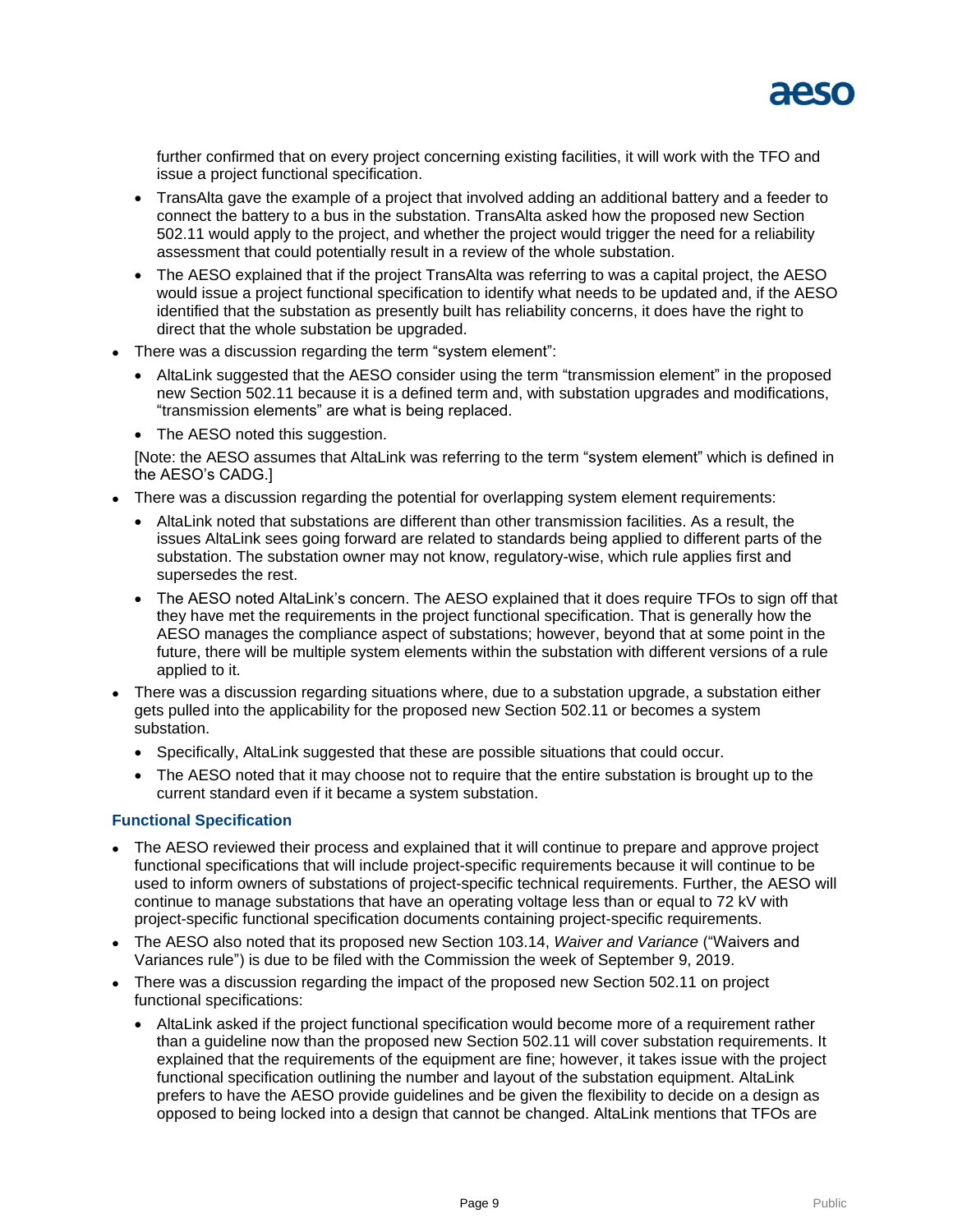

stuck with the layout in the functional specification and that once the functional specification is submitted to the Commission with a facility application, changing the substation equipment layout does not happen. AltaLink explained that most of its design decisions are made during its facility application phase.

- The AESO responded that the rule will not trigger a change on certain functional specification aspects, such as substation layout. The AESO explained one reason the AESO includes substation layout in the functional specifications is to ensure it knows the relative physical locations of the system elements, so it can identify the bay that each transmission line is going into, such that it can identify failure and analyze reliability concerns.
- The CCA asked if the AESO can just state what substation requirements are and acknowledge the layout instead of dictating it and taking away flexibility, especially if there is an opportunity to reconfigure and save money. The CCA stated that it suspects the AUC wants to see utilities driving for cost savings and stated that the AESO should give TFOs the opportunity to reconfigure its substation.
- The CCA provided its opinion that once the substation layout has been put on paper, it is more rigid and that there is a disincentive to make changes that could interrupt the regulatory process. The CCA noted its issue is from a project functional specification being finalized and then having an application almost in front of the Commission. The CCA asked attendees how easy it is to make changes at that moment and stated that there may be missed opportunities if not everyone understands that a project functional specification is flexible.
- The CCA provided the example of a TFO that decides it would be less expensive and more reliable to reconfigure a substation in a different manner than is outlined in the project functional specification, but it has Commission approval for the substation that meets the project functional specification. The CCA asked if, in its example the TFO would be liable if they chose to construct the substation following their revised design rather than the project functional specification design.
- EPC stated that it does not see the project functional specification as a barrier. EPC explained that it has always understood the project functional specifications to represent the minimum requirement and its standard is to exceed the project functional specification. EPC also noted that, typically, the AESO requirements are lower than what EPC ends up designing. EPC noted that it has changed it many times and defended it to the Commission and that if EPC can't defend the design to the Commission, then they would have to change it anyway. EPC gave the example of its SS-35 substation. EPC relocated the existing SS-30 substation to the SS-35 substation. EPC determined that less meters were needed than were required per the project functional specification. EPC removed the extra meters and let the AESO know about the change so that the project functional specification could be updated accordingly.
- The AESO explained that it doesn't see project functional specifications as barriers and also noted that the project functional specification is an iterative process with back and forth between all parties. The AESO noted that if market participants have suggestions on substation layout, it wants to see them and the AESO would not stand in the way of the proposed substation being put into the project functional specification if there are no reliability concerns with what is being proposed.
- The AESO also noted that there have been changes made post-approval though there is some degree of trepidation. The AESO commented that it needs some documentation that exists with respect to what build has been agreed upon.

#### **Ambient Temperature**

 The AESO presented the background of its assessment regarding the ambient temperature rating by explaining that in the past, it required that all outdoor equipment be designed to withstand -50°C. However, as a result of a request by some TFOs to use equipment rated for -40°C, feedback resulted in the AESO commissioning a study in 2010 entitled the *Cold Temperature Frequency Analysis for Alberta* to look at historical ambient temperature. The AESO also presented the 3 alternatives it considered for setting the minimum ambient temperature rating requirements, and the rationale that went into its decision to propose establishing two minimum ambient temperature rating zones, -50°C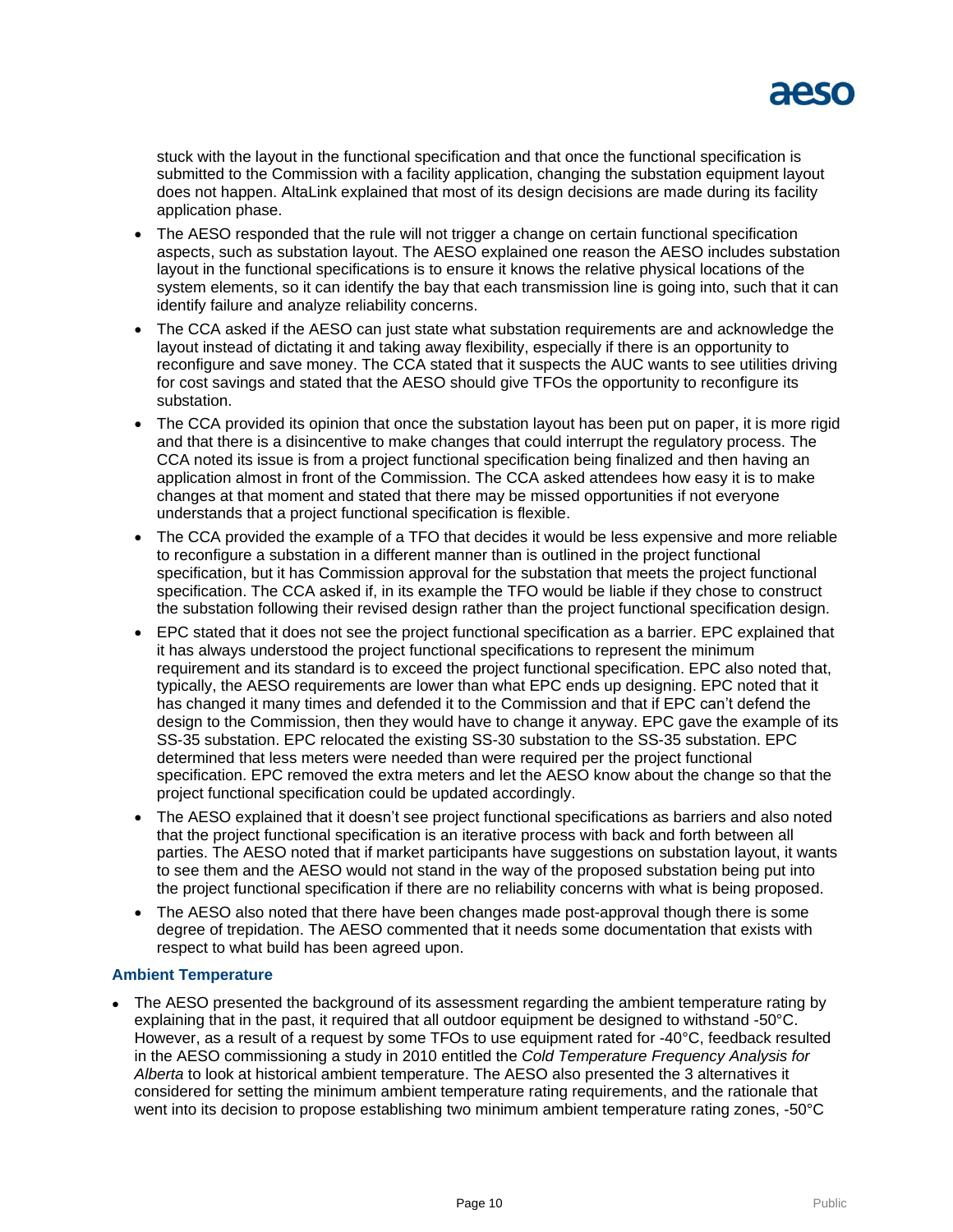

and -40°C, demarcated north of Edmonton and north of Cold Lake, which aligns with the 260 kV/240 kV demarcation point and is slightly more conservative, and smoother than the line provided in the 2010 consultant report.

- A discussion followed regarding how the demarcation line and the attendees' preferred alternative:
	- AltaLink asked physically how the line is going to be determined if it is not a latitude/longitude line and whether or not there is a map provided that the TFOs can consult. AltaLink supports using a latitude line, but would also be ok with either of the 2 alternatives presented that involved a demarcation line.
	- ATCO Electric agreed that going straight across the map would be easier to identify. ATCO Electric also asked why the AESO is not picking the 240 kV/260 kV demarcation line as that line is used for reliability standards.
	- The AESO explained that the ambient temperature demarcation line is the 240 kV/260 kV demarcation line.
	- The CCA stated that it did not understand why the AESO didn't just use the line that was produced by the consultant and noted that there aren't many substations in that area, so the substations could be easily determined. It also mentioned that if money can be saved by designing equipment to -40°C rather than -50°C, then the line should be drawn where the facts lead. The CCA recalled cost differences being significant between substations that are designed for different wind zones, and advised the AESO that it is creating a cliff in cost, so it needs to be aware.
	- The AESO explained that there are shortcomings in the data used by the consultant. If you look closer at the consultant study map, you will see that each dot represents an individual weather station. The AESO further explained that many of the weather stations don't have 24 hour data and that the line provided by the AESO nicely aligns with the 240 kV/260 kV territories. The AESO commented that if everyone agrees that latitude and longitude lines are the way to go, this can be entertained and that whatever line is decided on has to be easy and clear to all market participants so that none of them need to double check if their outdoor equipment is subject to a minimum ambient temperature rating -40°C or -50°C.
	- EPC noted that it is better to go with two temperature zones.
- There was a discussion around the cost difference between the equipment rated to -40°C and equipment rated to -50°C:
	- The AESO asked if anyone is in position to comment on the incremental cost between equipment that is rated to withstand -50°C and equipment that is rated to withstand -40°C.
	- EPC explained one difference in cost was the addition of another heat jacket on equipment and that heat jackets typically cost about \$1000-\$2000 each.

#### **Major Substation Description**

- The AESO explained that, as part of the proposed new Section 502.11 rule development process, it is also consulting on its proposed definition of a "major substation", then it presented its proposed definition of a "major substation" as a substation that has a voltage of 500 kV or 240 kV, that has or may have at any time in the future at least 6 terminations, with each termination being a bulk transmission line operating at 200 kV or higher or a transformer with a secondary nominal voltage of greater than 100 kV; or a substation that the AESO designates as a major substation in its project functional specification. It also noted that once approved, this definition will end up in the AESO's CADG.
- There was a discussion that followed regarding the term "that has or may have at any time in the future" in the major substation definition:
	- The CCA asked how the definition is to be interpreted and stated that "may have" is too ambiguous. It also stated its concern with the definition including "any time in the future", which can mean more than 50 years and that allowing a predicted line to be included in the definition is something the CCA objects to. The CCA explained its objection by remarking that having 6 terminations, including potential ones, is problematic because planners will sit and think over what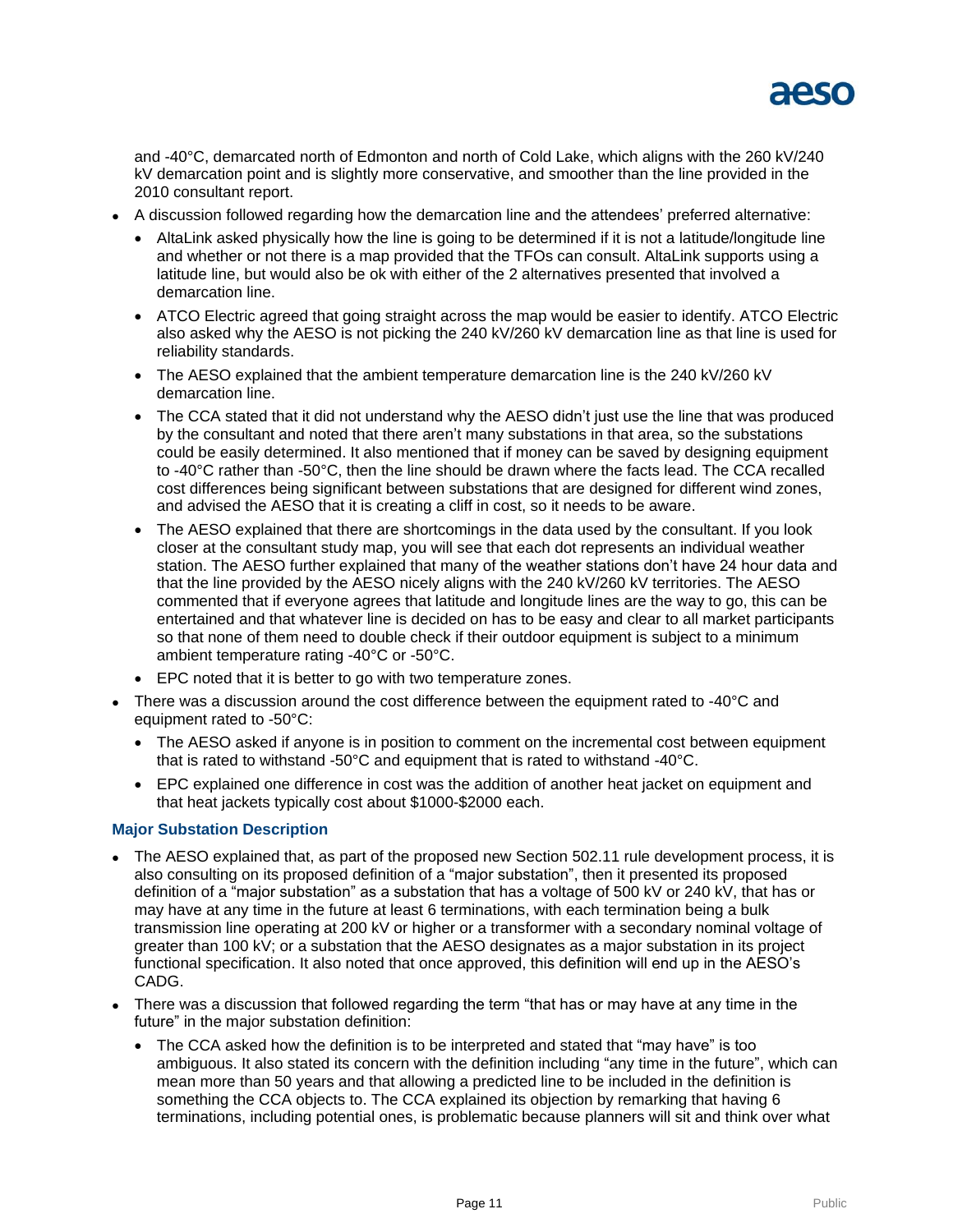

can happen in 30 years and will throw lines everywhere that it has no support for. The CCA also expressed its concern over the use of the word "ultimate" and asked the AESO what defines an ultimate line. It further stated that the province is overbuilt, and no more money should be spent if it doesn't need to.

- AltaLink agreed with the CCA's concern over the definition including "may" and suggested that it be changed to "planned". AltaLink further commented that substations that the AESO has planned to be a "major substation" should be required to meet the major substation requirements when the substation becomes major, not at the beginning.
- The AESO explained it needs some ability to design substations such that they can be expanded in the future. The AESO does not want a facility design that puts the substation in a corner where the substation cannot expand in the future and would indicate when, at a reasonable point in the future, that the expansion to the substation is expected.
- The AESO stated that the definition is still in draft form and it would consider the feedback provided. It also mentioned that the definition presented in the 2016 Discussion Paper used the term "planned to have" and that the AESO would consider the feedback provided.
- There was a discussion about the AESO's decision to limit major substations to those that have more than 6 terminations:
	- TransAlta asked how the AESO determined that 6 terminations was appropriate and if the AESO considered aligning with NERC, where it is 5 terminations.
	- ATCO Electric noted that it supports maintaining 6 terminations in the definition and that if the definition moves to 5 terminations there would be CIP cost implications. ATCO Electric further noted that CIP costs a lot of money for compliance, and there is no benefit to reduce to number of terminations to 5 with respect to capital or ongoing costs.
	- AltaLink explained that this aligns with NERC with a slight change because NERC requirements are more specific to CIP infrastructure. AltaLink further explained that NERC is worried more about the lines; therefore 5 lines and 1 transformer allow TFOs to still meet the requirements. AltaLink also noted that lots of substations, 240 kV down to 138 kV, are now built with a single transformer.
	- The AESO explained that in terms of indication, there is a requirement for the AESO to provide the number of terminations at commissioning date as well as the ultimate number of terminations down the road and that this is a way to check if a substation is a major substation or not.
- The AESO presented the enhanced requirements for a substation that has been designated as a major substation and its estimate of the cost implications. The AESO noted that the major costs are related to requirements outlined in subsection 5 weather-related parameters, subsection 9 insulation requirements, subsection 11(10) bus arrangement, subsection, 12 alternative current ("AC") station supply service system, and subsection 13 direct current ("DC") station supply service system. Of those requirements listed, the AESO indicated the "major substation" requirements that a substation designated as major substation would need to meet at time of initial construction, even if it were not initially a major substation need to meet. The AESO explained that, when determining this, it balanced future expandability versus incremental costs.
- There was a discussion that followed regarding this list:
	- EPC asked, for substations that are designated as "major substations", why an extra disconnect is needed if the bus is getting exchanged.
	- The AESO explained its rationale for this requirement, that when there is a new substation, that will have 6 terminations down the road, the designer may first design the substation with a breaker and a half with 1 diameter (or bay). The AESO further explained that there needs to be space available for more diameters at the substation, and if there were disconnect switches installed, the substation can be expanded without shutting down any existing equipment.

#### **Weather Loading Return Periods**

 The AESO presented its alternatives and rationale, specifically that it chose 100-year return period for a major substation, and 50-year return period for all other substations because it reduces failure of a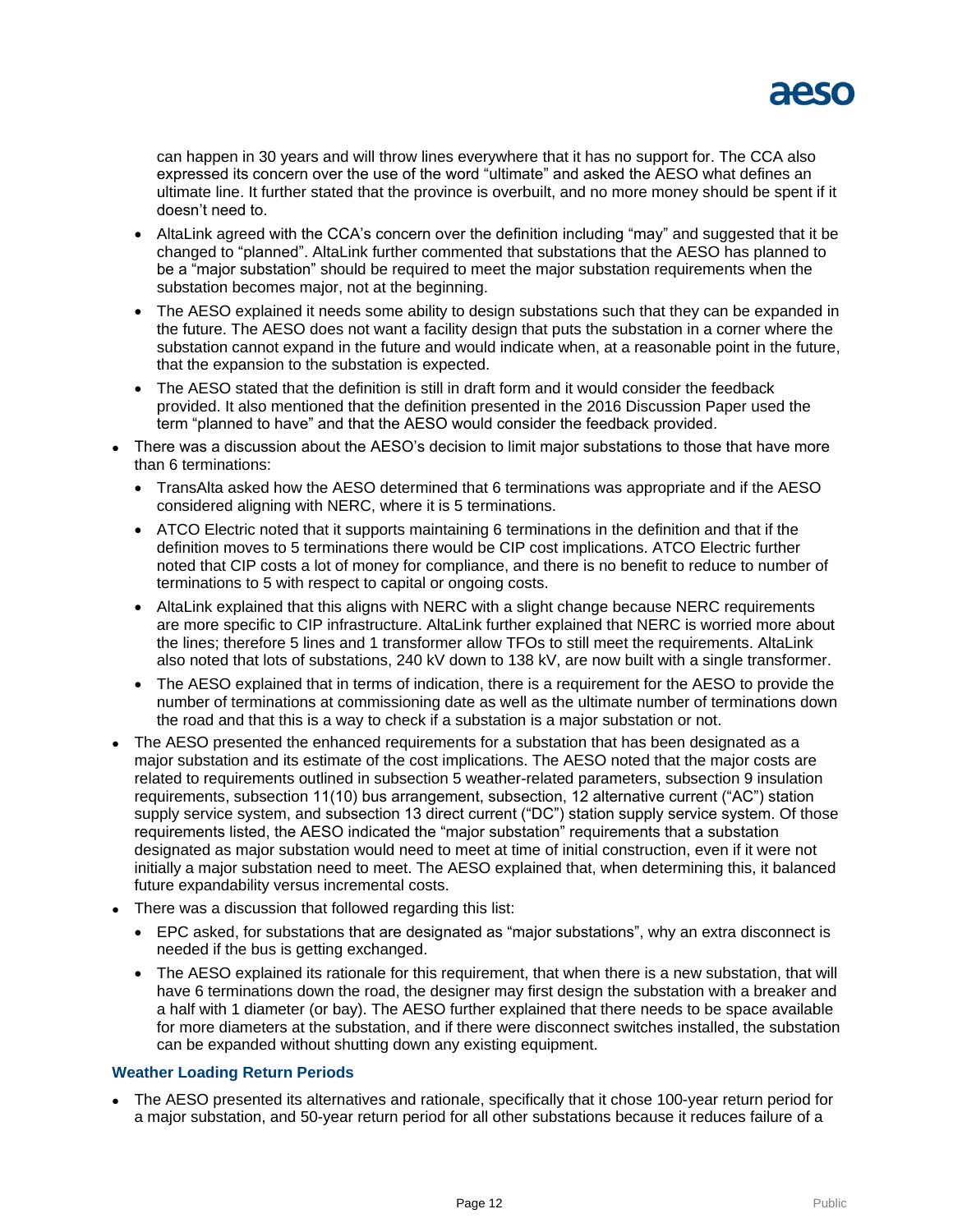

major substation, which has significant reliability impact; and aligns with Section 502.2, *Bulk Transmission Line Technical Requirements* ("Section 502.2"), which also stipulates 100 years for critical transmission lines and 50 years for other transmission lines.

- There was discussion regarding the difference between life expectancy and environmental loading:
	- Capital Power expressed its concern regarding building a substation to a 50-year or 100-year return period when the life expectancy of the substation can be only 30 years.
	- Capital Power explained that after the life expectancy of a wind farm can be only 30 years, the tower or wind turbine may change after 30 years, but the power generating facility and substation will still be there. The biggest one is around 5 MW. In 2 years, the wind turbines have gone from 3.6 MW to 5 MW, so they change all the time. One cannot really salvage and reuse unless old turbines are used.
	- The AESO explained that the life expectancy is a different matter than environmental loading levels.
- There was a discussion about what a 50-year and 100-year return period means:
	- The CCA asked what the difference was between a 50-year and a 100-year return period and what the cost implications were. The CCA also asked for clarity if the discussion is about wind velocity that could occur once in 50 or 100 years, and what other weather measures are there.
	- AltaLink mentioned that snow and ice is also considered.
	- The AESO explained that they are asking on environmental loadings, which would apply to all the structures and equipment within the yard, including bus work, dead ends, and buildings. The AESO further explained that the substation must withstand a once in 50-year or 100-year event and not collapse and that once designed, it is expected that the facilities will be monitored and maintained. The AESO also noted that the requirement is for the life of the facility and that it is no different than transmission line requirements.
	- Capital Power noted that a control building is a minor item, even though it expects a control building to last 30 years, the control building can easily pass 50 years weather loading. Capital Power also noted that everything it puts outdoor is steel which can last for a long time. Capital Power gave an example of the wind farm in Kansas, with substations that are built to withstand 30- 50 tornadoes, and noted that the same material used to build those substations are used in its substations in Alberta.
	- AltaLink commented that the material is the same, but how they are constructed may be different.
- There was a discussion about the alternative chosen:
	- Capital Power asked why the AESO picked a 50-year return period versus a 100-year return period.
	- AltaLink asked if instead of a system-based approach to handling freak events, if the TFO can determine how to deal with it.
- The AESO reviewed the takeaway on the weather loading return periods, which are to consider requirements for radial versus system substations. The AESO also asked if AltaLink is aware of its current design on environmental loading.
	- AltaLink commented that their substations do have standardized designs.
- The AESO then described subsection 5(2) and 5(3) of the proposed new Section 502.11, the gust wind and wet snow and wind loading requirements must either be based on the *Gust Wind Loading*  and the *Wet Snow and Wind Loading* maps that are available on the AESO website or on local historical weather data. The AESO also explained that it chose this requirement to ensure the safe and reliable operation of the AIES; alignment with Section 502.2, and to provide market participants with the ability to use more precise weather data, if available.
- The AESO noted that there was an error on Slide 28: the slide should have said that if the "return periods for outdoor substations transmission facilities must be based on local historical weather data, or, if not available, be based on the *Gust Wind Loading* map and the *Wet Snow and Wind Loading*  map available on the AESO website.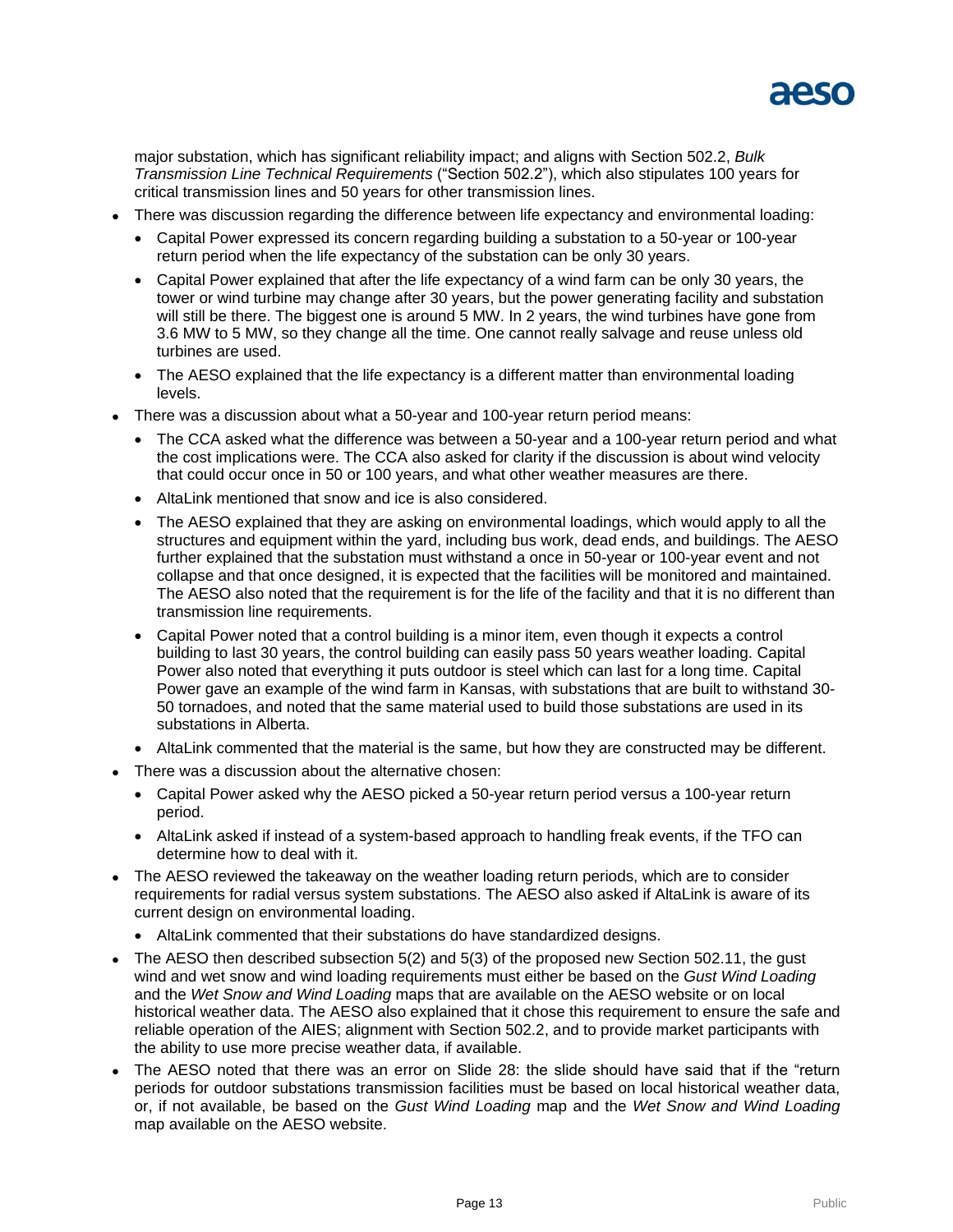

- ATCO Electric asked some clarification questions that the AESO answered:
	- ATCO Electric asked if the maps the AESO is referring to are the same maps as those associated with Section 502.2 that are currently on the AESO website and also asked how the market participant would determine which data to use: the AESO maps or the local weather data.
	- The AESO confirmed that the maps it is referring to are the same maps that are currently posted on the AESO website for Section 502.2. The AESO also explained that, if available, the TFO can use local environmental data. If none exists, then the TFO is required to use the AESO's maps.

#### **Grounding**

- The AESO provided a description of the proposed new Section 502.11 grounding requirements. It noted that the AESO must provide, in the project functional specification, the forecasted short-circuit levels for the substation: at the commissioning date and forecasted at least 7 years after the commissioning date. It also explained that the substation grounding design must be such that it meets the short-circuit levels provided by the AESO at the commissioning date, and such that it is upgradable to accommodate the ultimate short-circuit levels. The AESO also provided its rationale for having a grounding requirement, which is to ensure safe step and touch for workers.
- The AESO also discussed the importance of managing the system and ensuring action is taken when the short-circuit levels are exceeding the capability of the grounding system design. The AESO provided the examples of Calgary and Fort Saskatchewan which are approaching those levels and noted that unless action is taken, those numbers will be exceeded.
- There was concern from AltaLink and Capital Power regarding the term "upgradeable" that was used in the Slide deck (slide 29):
	- AltaLink explained that the term "upgradeable" means that it must be ready to upgrade at any time and that grounding design is related to the equipment being added, so forcing facility owners to be able to upgrade the ultimate rating is typically more than equipment sizing.
	- Capital Power also expressed concerns that the grounding system would need to be upgraded.
	- The AESO clarified that the word "upgradeable" was not used in the subsection 6(2) of proposed new Section 502.11, which states that "the legal owner of a substation transmission facility must…review and upgrade the grounding grid to accommodate the short-circuit current levels up to the maximum short circuit current levels provided in the functional specification for that substation…".
	- There were no stakeholder concerns with the language in the proposed new Section 502.11.
- There was a discussion around the ultimate short-circuit levels provided by the AESO and concerns regarding the AESO's role in the grounding system design:
	- AltaLink wanted to know what is meant by ultimate short-circuit levels.
	- Capital Power noted that the ultimate short-circuit level is dictated by the AESO and asked if the AESO is asking the TFOs to build something to reach that very ultimate number. Capital Power also explained that it conducts a study on its substations every 5 years and usually takes the highest number and adds 10% to use as their design for common practice. Capital Power noted it does not think it is necessary for the AESO to specify a design and also asked the AESO if it checks the grounding system regularly.
	- The AESO explained that if the ultimate short-circuit levels provided in the project functional specification are 20 years down the road, and the initial short-circuit levels are very low, the market participant has an option of reducing the scale of grounding needed initially, and then, 15 years down the road, it can update to the ultimate level as opposed to installing the grounding initially with the ultimate level. The AESO noted that in most cases, if not all, the grounding grid will be designed with the ultimate level of grounding needed because it is very costly to upgrade. The AESO noted that it provides the information to market participants to give them the flexibility of how they deal with short-circuit levels and also explained that the values provided are a prediction, and that things may change, but market participants have programs and practices in place to stay ahead of fault levels.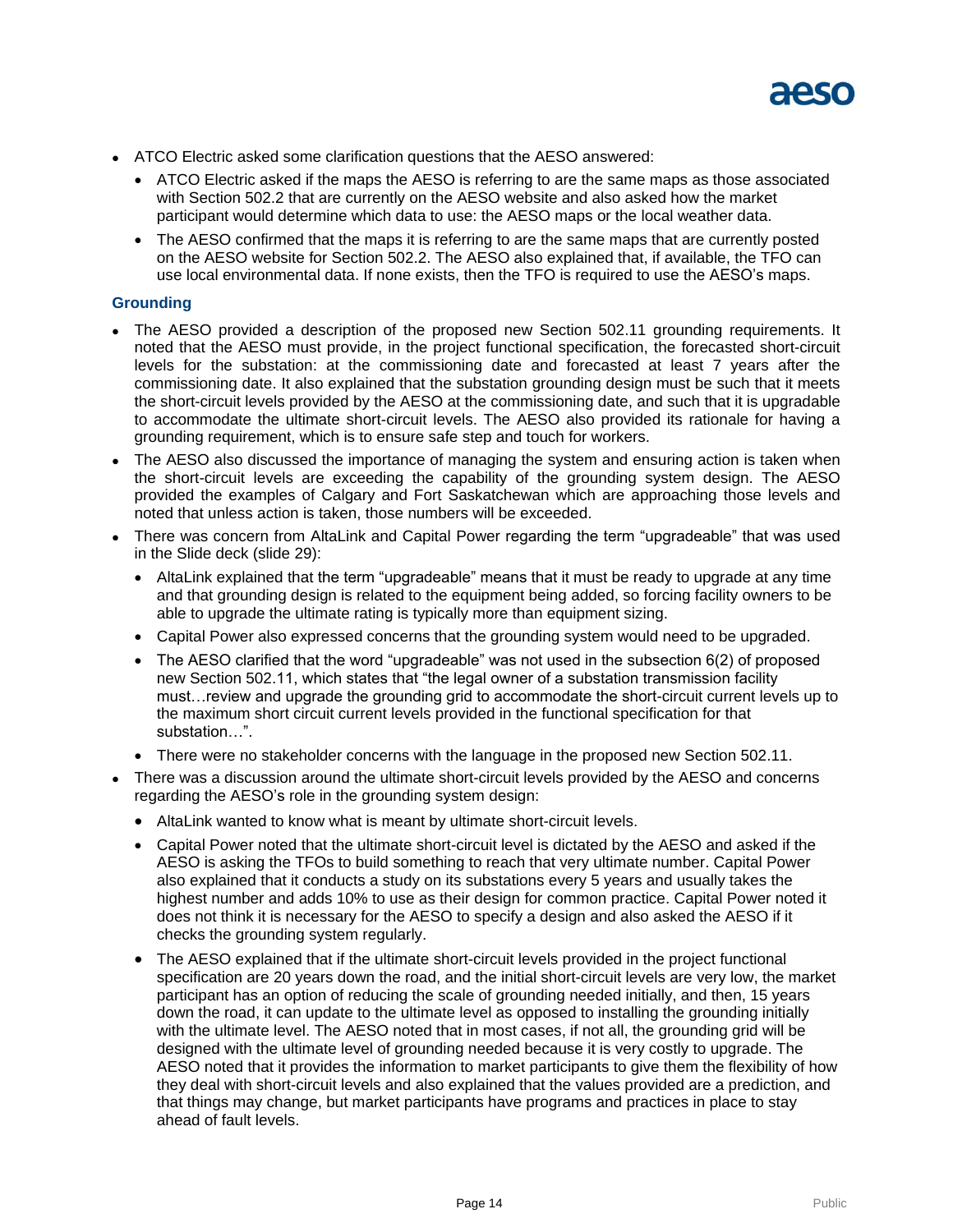

- The AESO explained that it wanted something in writing regarding grounding requirements, that it had no particular concerns that it was trying to address; however, it is only asking that market participants stay ahead of the current fault level and designs the grounding grid such that the forecasted ultimate short-circuit levels can be accommodated.
- The AESO also responded to Capital Power's question noting that it expects the substation owner to regularly check the short-circuit levels of its facilities.
- There was a question regarding why it is proposing to provide its estimated short-circuit levels "at least 7 years into the future from the in-service date":
	- EPC asked if the AESO is proposing to change its project functional specification practice of providing the estimated short-circuit level 10 years in the future.
	- The AESO explained that the rule is not intended to change current project functional specification practice and that absolute minimum it will provide is 7 years, but it still plans on generally proving 10 years into the future. It provided its rationale was that by putting "7 years into the future" in the proposed new Section 502.11, the AESO has flexibility when information is unavailable.

#### **Lightning and Other Surge Protection**

- The AESO presented its description of lightning and other surge protection system requirements outlined in proposed new Section 502.11. It noted that lightning surge protection must be designed to: take into account average lightning ground flash density levels; the protective distances required for transformers and transmission line entries; and the minimum mean-time-between-failure requirements presented in their materials. The AESO also presented its rationale for choosing these requirements, including that it: ensures that substation equipment have adequate protection against lightning strikes; aligns with existing ISO rule requirements; aligns with current TFO design practices in Alberta; and aligns with IEEE recommendations.
- The AESO also presented its description of surge arrestor installation requirements, specifically noting that surge arrestors must be installed at: all exposed terminals of transformers and gas insulated switchgear ("GIS"), each shunt capacitor and shunt reactor, and at each transmission line entrance. The AESO presented its rationale for these requirements that it ensures that substation equipment has adequate protection against lightning and switching surges.
- There was a discussion regarding the surge arrestor installation requirements outlined in subsection 7(6) and 7(7) and how it aligns with current substation design practice:
	- Capital Power asked that ATCO Electric provide its surge arrestor installation practice.
	- ATCO Electric did not know what it was, but would take it away.
	- The AESO suggested that if ATCO Electric has concerns with this section that it bring its concerns back to the next meeting.
	- Capital Power noted that for most utilities an entry line arrestor has been common practice for the last 30 years.
- There was a discussion regarding the cost versus benefits of surge arrestors:
	- The CCA asked if the costs were worth it and further asked to see the evidence that one practice is better than the other and that one has lower reliability than the other. The CCA also asked the statistics of putting an arrestor on a shunt reactor and what the cost and benefit were.
	- EPC noted it recently had lightning strikes blow out the breakers as a result of not having surge arrestors. EPC explained that there are situations where a lightning strike can be transferred though a transformer. EPC described an event that was a good example of this because the lightning strike jumped a line and blew a 138 kV transformer down the line. EPC noted that in terms of cost, the cost of a surge arrestor is inconsequential when compared to a new transformer.
	- EPC also noted that it has run studies on bus-tie breakers, and that there was approximately a \$2 million customer impact because the ultimate savings would be above what the cost of the breaker is. EPC noted the cost of a surge arrestor per phase is \$2,000, whereas a breaker replacement is more than \$120,000; therefore, the surge arrestor is relatively a small cost.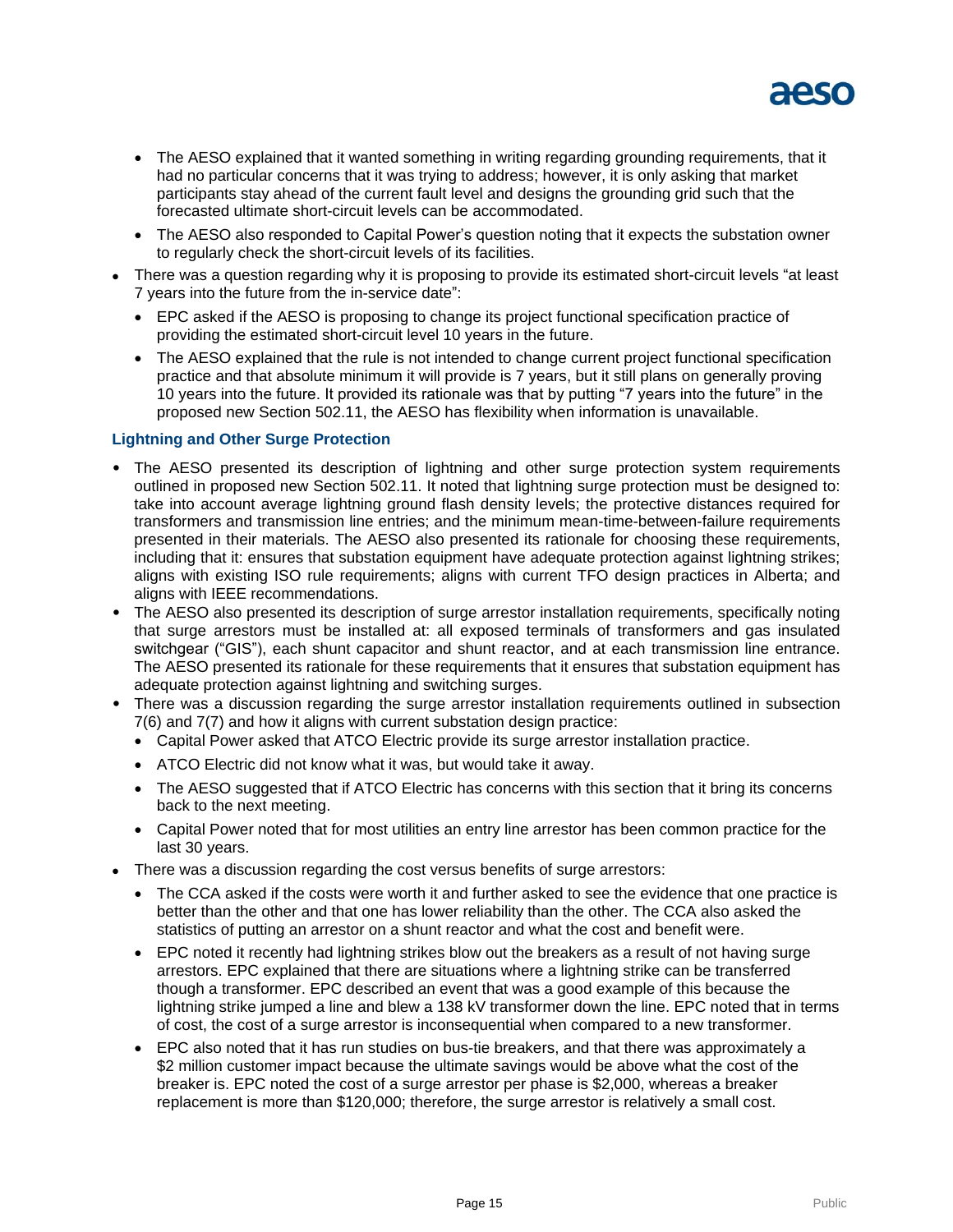

- Capital Power emphasized the fact that not having a surge arrestor will do permanent damage to major substation equipment.
- The CCA noted the fact that not having a surge arrestor will do permanent damage is not obvious and asked how transformers will be saved from destruction by having a surge arrestor. The CCA stated that it would like to see the numbers, noting that just because there is a cost saving doesn't mean the current practice is worth it.
- AltaLink noted they have both options, and still have failures across the board. AltaLink also mentioned that the practice has changed and that it would like to see requirements based on system performance because insulation coordination is not done at this level. AltaLink also noted that surge arrestors are not only for surges but also work with direct stroke.
- There was a discussion regarding the level of reliability that the AESO is targeting:
	- The CCA asked the AESO what level of reliability they are targeting and asked where it is indicated. The CCA also asked if the cost is worth the reliability we are getting.
	- The AESO explained that when it first set out to create technical rules it wanted to know if it could simply specify a reliability number, for example 99.999% availability. On further analysis and discussion with market participants, it was determined that establishing an availability figure on certain aspects of transmission system performance would be complicated for the TFO to quantify and for the AESO to enforce. The AESO is instead proposing to set minimum requirements that are measurable and critical to system reliability as part of the proposed new Section 502.11.
	- The CCA asked what the minimum technical requirements were to achieve this reliability standard and noted that the AESO is assuming that substations will meet an acceptable level of reliability by setting the minimum requirements based on industry standards and TFO practice. The CCA further noted that reliability has to be evaluated and measurable to be part of data.
	- The CCA further asked if the AESO has found utilities that try to work out the contribution to reliability of various decisions they are making.
	- The AESO explained at the time of the workgroup discussions, a fair bit of time was spent discussing if something like a System Average Interruption Frequency Index ("SAIFI") or System Average Interruption Duration Index ("SAIDI") could be introduced for transmission system reliability, which is something that has been around for a while to describe distribution system reliability. The AESO further explained that the workgroup concluded that those are just not possible for transmission. Many things are really not quantifiable, and reliability is too broad a word. As a result, the AESO looked at: current TFO practice, the AESO's expectation in terms of planning and operations, and what others jurisdictions are doing. The AESO also noted it surveyed 154 utilities specifically on lightning arrestors, and it has not found any exception of a utility that does not require an arrestor to be installed.
- The AESO asked TFOs for performance data related to surge arrestors:
	- The AESO noted that the standards collected did not have that background information. The AESO asked if one of the TFOs has performance data related to having lightning arrestors on equipment, including the lines that can be put on the table.
	- EPC noted it does not have studies specifically around surge arrestors, that most of their analysis is on breaker additions.
	- The AESO asked EPC if they would be willing to share their studies, and, if so, to please share them for next meeting.
	- EPC noted it can provide fault information.
	- AltaLink added that if the AESO is talking about all the different cost benefit analysis that goes into an overall substation design, a lot of those decisions are based on historical practices. The biggest savings are when TFOs can play with designs and not be forced into a specific design. Give the TFO the requirements and let them design as opposed to giving them the design and letting them figure out requirements.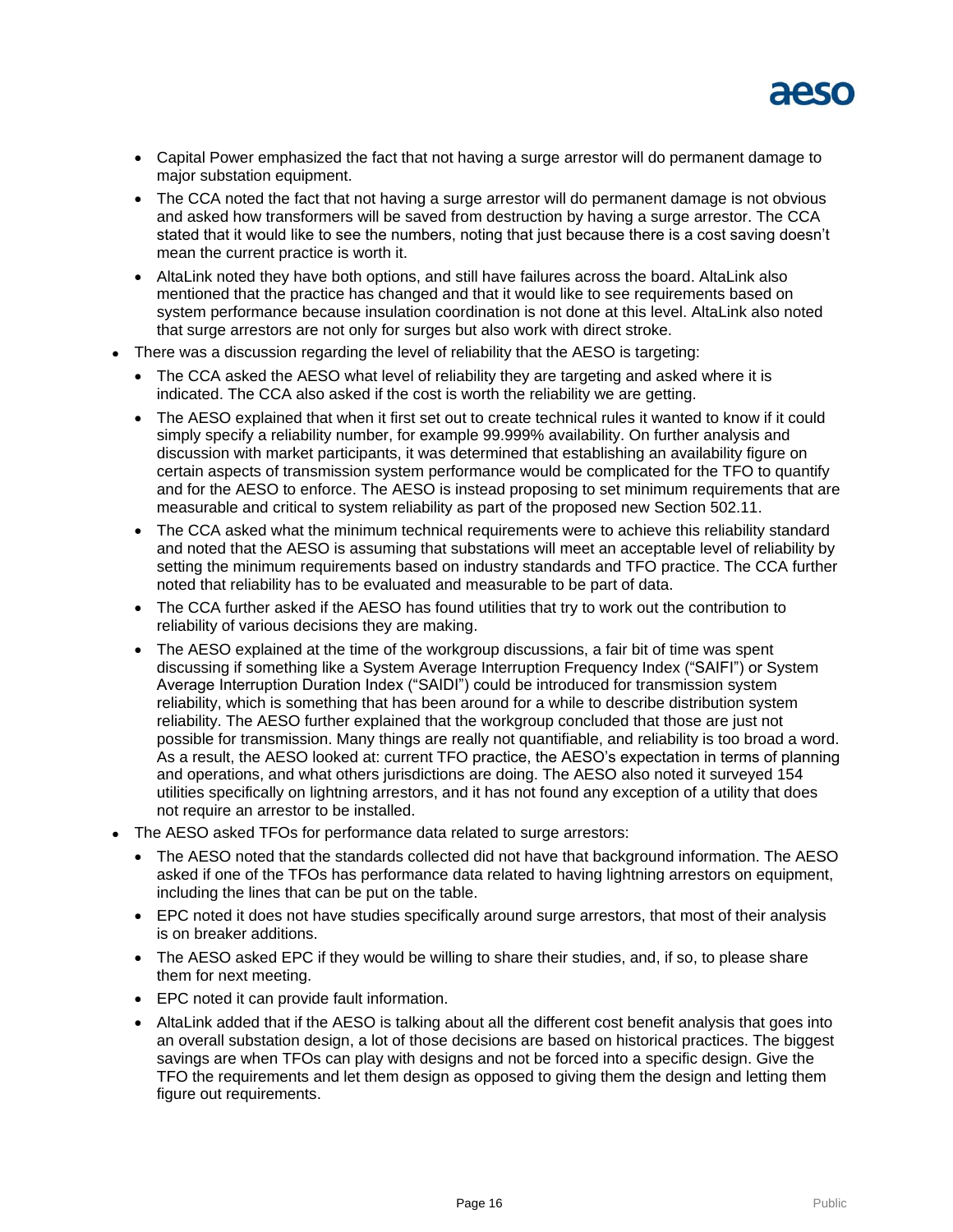

- AltaLink and ATCO Electric noted their performance data is provided to the Canadian Electricity Association ("CEA") in their submission.
- The AESO said it would see if it could find that data.
- The AESO presented its insulation coordination study requirement and noted that an insulation coordination study must be conducted to determine the required protective levels where surge arresters are applied to shunt capacitor, shunt reactor, or reactive power resource, because it ensures shunt capacitor, shunt reactors, and reactive power resources are protected in the event of a lightning strike or switching surge; and that it aligns with current AESO functional specification practice.
- There was some concern regarding the requirement to perform an insulation coordination study for every substation:
	- The AESO clarified that the requirement only pertains to reactive power resources and asked if AltaLink had any further concerns.
	- The AESO also noted that it does not see issues with using a generic study and if the substation designer is satisfied that the input parameters are the same for the substation as was used for the generic design.
	- AltaLink stated that they would have to think about it.
- There was some information provided by TFOs regarding when they study surge arrestors:
	- AltaLink mentioned that it is not necessary to study surge arrestor design for every substation. It can be run once instead of every time as opposed to making it a mandatory requirement.
	- EPC explained that, in order to install surge arrestors, EPC would run studies regardless of being required to do so. EPC further explained that it partially agrees with AltaLink in situations where a particular piece of equipment is being modified.
	- EPC further explained that, as long as you are speaking of same base fault level at substation, you can use the same study for other substations, however fault levels are often different at different substations, for example, downtown Calgary substations are different from other neighborhoods.
	- EPC currently has a practice in place to refresh its TRV studies at each substation every 5 years. These studies do not often result in the discovery of violations that had not been considered, and they came down to individual breakers at individual substations. EPC found relatively few issues but it has found issues.
	- Capital Power asked if EPC was referring to a short-circuit study as opposed to an insulation coordination study and that, if it is a common design, it doesn't need to be studied every time.

### **Continuous Operating Voltage Range**

- The AESO explained that the substation must be designed such that the substation components are capable of operating continuously within the minimum and maximum voltage levels provided in their presentation.
- There was a discussion around whether or not it was still necessary to operate part of the transmission system at 260 kV:
	- The CCA stated that they had heard that operating part of the system at 260 kV is no longer needed because there isn't as much distance between substations in northern Alberta as there once was. The CCA stated its impression is that this costs extra money.
	- The AESO stated that it would be a massive and costly undertaking to review and bring down 260 kV facilities to 240 kV.
	- AltaLink commented that there is a difference between equipment rating and operating rating voltage level. AltaLink further commented that Alberta has the weirdest voltage system in the world and that there are many operational considerations other than just switching over for controlling voltage.
- There were no concerns expressed by attendees regarding the continuous operating voltage range requirements outlined in subsection 8 of proposed new Section 502.11.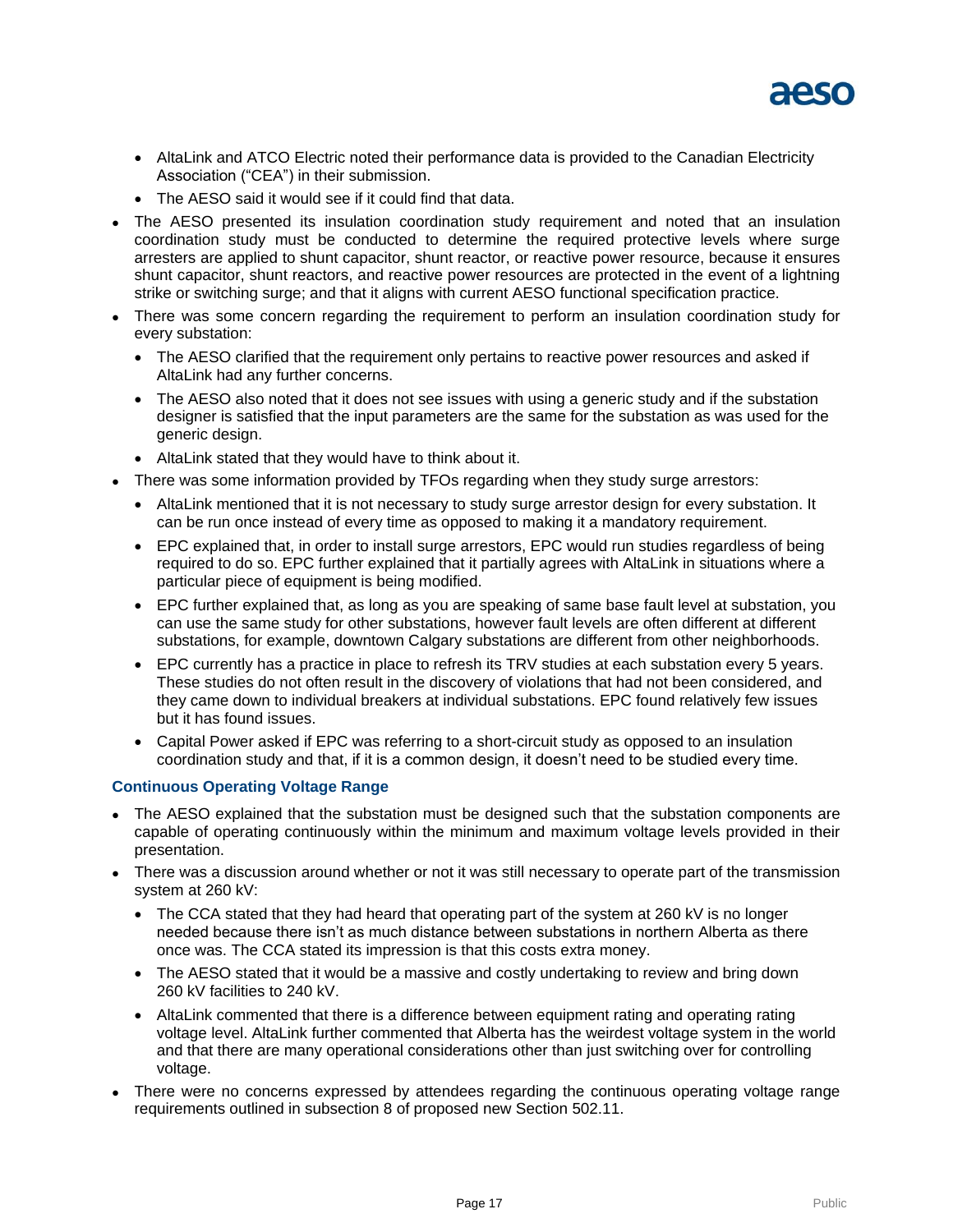

 EPC noted the International Electrotechnical Commission ("IEC") and Institute of Electrical and Electronics Engineers ("IEEE") standard is only tested on 145 kV, but because of the test the manufacturer can give you a guarantee that the equipment can operate at 150 kV and will change the nameplate to 150 kV. EPC further noted that the nameplate cannot be changed to 152 kV, so EPC procure equipment that is rated for the next acceptable level up, which is 170 kV. EPC also noted that it had received different quotes and that the price difference is not that big.

#### **Insulation Required**

- The AESO presented the proposed substation insulation requirements outlined in subsection 9 of the proposed new Section 502.11. This included presenting the basic lightning impulse levels ("BIL") and basic switching impulse levels ("BSL") requirements. The rationale was also presented and included that requiring BIL and BSL levels for all equipment greater than 100 kV ensures coordinated protective levels between all substation equipment, ensuring insulation is designed in a manner that ensures safe and reliable operation of the substation, such that flash over is minimized.
- There was a discussion about the 72 kV substation component requirements.
	- TransAlta noted that in Section 9(3), 72 kV substations will be an exception to the proposed rule applicability of substations over 100 kV.
	- The AESO explained that the applicability section will determine which substations the rule requirements apply to and if you have facilities in that substation at these voltages, you would be obligated to meet it. The AESO further explained that if the highest voltage in the substation is 240 kV, the requirements would apply, and that 72 kV equipment should meet the BIL requirements shown in the table. The AESO also noted that this can perhaps go into an information document.
- There was a question about the disconnect switch and 240 kV substation component requirements:
	- Capital Power asked why the AESO is proposing lower BIL on disconnect switches (in Table 3).
	- The AESO explained that these values are based on the current AESO functional specification practice and the IEEE recommendations.
	- Capital Power stated that 900 kV is common practice for 240 kV / 280 kV systems, one other thing to consider is when the gap is open you need enough insulation to create isolation. Capital Power explained that if the gap is 900 kV, you may not get clearance; therefore, it always designs to 1050 kV BIL to make things easier on construction.
	- The AESO stated that the values could be lowered from 1050 kV to 900 kV for 240 kV / 260 kV equipment.
- There was a discussion regarding GIS and indoor substation component requirements:
	- Capital Power also asked where the high voltage GIS requirement values came from, explaining that the only high voltage GIS is the EDTI Bellamy station and it is at around 900 kV or 950 kV.
	- The AESO noted that, as the workgroup meeting minutes show, there were many values considered and that they relied on input from EDTI and EPC to determine the minimum GIS BIL and BSL equipment values.
	- AltaLink asked whether the GIS BIL requirement is the same as the minimum for outdoor equipment and explained that the GIS enclosure should be no different than outdoor equipment. AltaLink also mentioned that if the AESO is going from a minimum requirement or if they have the capability or want to, it should break apart the requirements each equipment needs, instead of specifying a single number of 1050 kV.
	- Capital Power explained that the advantage of going indoors is that it is a controlled environment and that, in typical practice, you would be able to lower the BIL significantly to save your costs, but in this case there is no saving, even in a gas insulated environment. Capital Power noted that it believes common practice is that you can lower the BIL.
	- The AESO explained that the pressure of the SF6 gas keeps going up and the trend they see is manufacturers making standards higher than this.